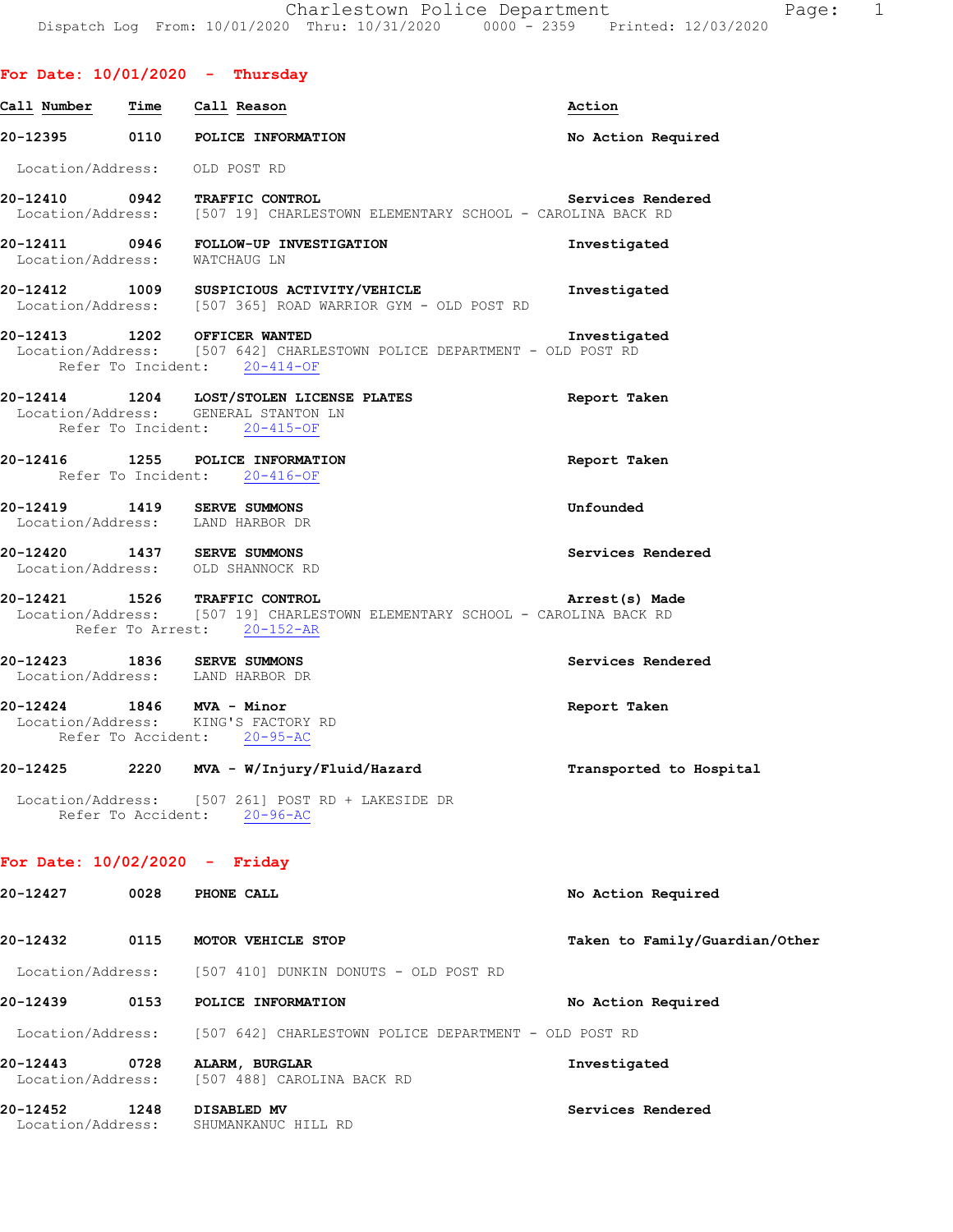| 20-12454<br>Location/Address: | Services Rendered |                                                |                |
|-------------------------------|-------------------|------------------------------------------------|----------------|
| 20-12456<br>Location/Address: | 1748              | MOTOR VEHICLE STOP<br>OLD POST RD + GENWOOD DR | Warning Issued |

**20-12457 1823 REGISTERED SEX OFFENDER Report Taken**  Refer To Incident: 20-417-OF

**20-12459 1908 FIRE, OTHER Investigated**  Location/Address: [507 543] GROUP HOME STATE OF RHODE ISLAND - PASTURE LN

- **20-12461 2146 SUSPICIOUS ACTIVITY/VEHICLE Services Rendered**  Location/Address: CAROLINA BACK RD
- **20-12462 2235 DISTURBANCE/Music/Noise Services Rendered**  Location/Address: [507 503] KICKAPOO RUN

## **For Date: 10/03/2020 - Saturday**

- **20-12468 0015 SUSPICIOUS ACTIVITY/VEHICLE Services Rendered**  Location/Address: [507 46] WASHINGTON TRUST COMPANY - OLD POST RD
- **20-12479 0619 MOTOR VEHICLE STOP Citation Issued**  [507 66] WILLOWS RESORT - POST RD
- **20-12483 0940 ALARM, BURGLAR Building Checked/Secured**

Location/Address: WEST BEACH RD

- 20-12484 1045 MOTOR VEHICLE COMPLAINT **1200** Services Rendered Location/Address: [507 20] NINIGRET PARK - PARK LN
- **20-12487 1154 ALARM, BURGLAR False Alarm**  Location/Address: TOCKWOTTEN COVE RD
- **20-12488 1323 FOLLOW-UP INVESTIGATION Services Rendered**  Location/Address: WATCHAUG LN

**20-12489 1612 ANIMAL COMPLAINT COMPLET ANIMAL COMPLAINT Unfounded**<br>Location/Address: [507 318] EAST BEACH STATE PARKING LOT - EAST BEACH RD [507 318] EAST BEACH STATE PARKING LOT - EAST BEACH RD

- **20-12490 1631 DISABLED MV Services Rendered**  Location/Address: [507 289] RTE 112 @ MEADOWBROOK INN - CAROLINA BACK RD
- **20-12498 1947 MVA Minor Report Taken**  Location/Address: SOUTH COUNTY TRL Refer To Accident: 20-97-AC

## **For Date: 10/04/2020 - Sunday**

**20-12511 0032 SUSPICIOUS ACTIVITY/VEHICLE Investigated**  Location/Address: [507 24] BURLINGAME - PICNIC AREA - SANCTUARY RD **20-12513 0044 MVA - Minor Report Taken**  Vicinity of: [507 329] BURDICKVILLE RAILROAD BRIDGE - BURDICKVILLE RD Refer To Accident: 20-98-AC **20-12514 0104 DOMESTIC/Assault/Diso/Other Investigated**  Location/Address: [507 21] BURLINGAME STATE PARK - CAMPING AREA - BURLINGAME STATE PARK RD Refer To Incident: 20-420-OF

**20-12522 1438 PARKING VIOLATIONS Services Rendered Services Rendered IOCATION BEACH** RD + BROWN HILL RD CHARLESTOWN BEACH RD + BROWN HILL RD

# **20-12523 1448 ALARM, BURGLAR Building Checked/Secured**

Location/Address: SOUTH BAYBERRY LN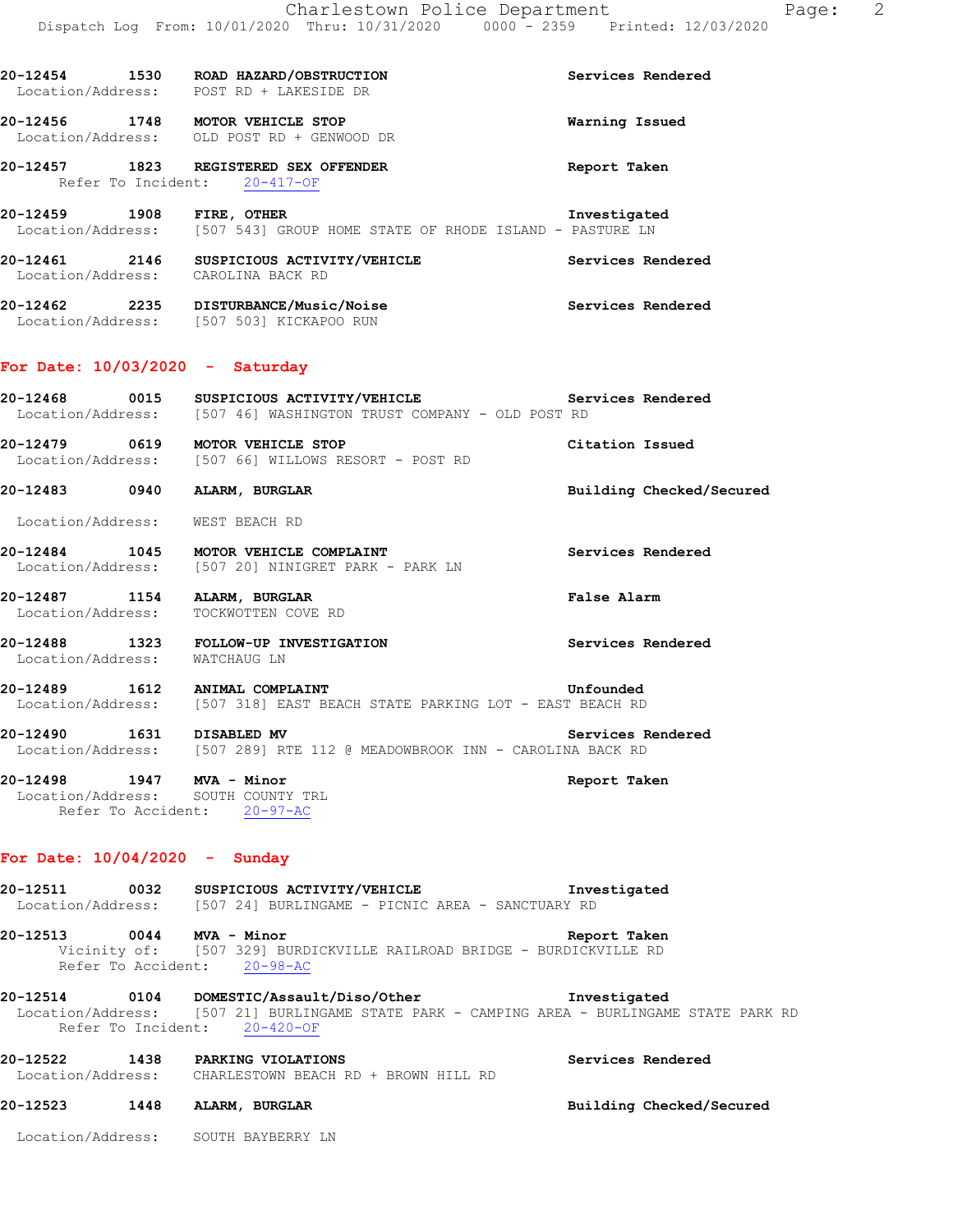Location/Address: CHARLESTOWN BEACH RD + BROWN HILL RD **20-12529 1727 MOTOR VEHICLE STOP WATER WATER WARED AT A SERVIOR OF A VICTOR WARE POST RD**<br>Location/Address: [507 269] RTE 1 @ DRIVING RANGE - POST RD [507 269] RTE 1 @ DRIVING RANGE - POST RD

**20-12530 1922 OFFICER WANTED Services Rendered**  Location/Address: [507 263] RTE 1 @ TOURIST INFO (MILE MARKER 7.6) - POST RD

### **For Date: 10/05/2020 - Monday**

- **20-12550 0806 TRAFFIC CONTROL Services Rendered**  Location/Address: KING'S FACTORY RD
- **20-12551 1459 FOUND/LOST PROPERTY Services Rendered**  Location/Address: [507 849] NINIGRET NATIONAL WILDLIFE REFUGE - POST RD Refer To Incident: 20-423-OF
- **20-12557 1612 MOTOR VEHICLE STOP WARKET** POST RD **Warning Issued** Location/Address: [507 88] EAST WEST MARKET POST RD [507 88] EAST WEST MARKET - POST RD
- **20-12560 1647 COMPLAINT Services Rendered**  Location/Address: [507 20] NINIGRET PARK - PARK LN
- **20-12562 1706 TRESPASSING Could Not Locate**  Location/Address: JOSEPHINE DR
- **20-12565 2116 MOTOR VEHICLE STOP Warning Issued**  Location/Address: [507 100] RTE 1 @ FIORES (MILE MARKER 8.0) - POST RD

#### **For Date: 10/06/2020 - Tuesday**

**20-12586 0200 WELL BEING CHECK Services Rendered**  Location/Address: PEQUOT DR **20-12587 0622 TRAFFIC CONTROL No Action Required**  Location/Address: KING'S FACTORY RD **20-12588 0718 TRAFFIC CONTROL Services Rendered**  Location/Address: KING'S FACTORY RD **20-12591 0922 MOTOR VEHICLE STOP Warning Issued**  Location/Address: [507 303] RTE 1 @ SOUTH SHORE MENTAL HEALTH (MM 9.0) - POST RD **20-12592 0925 ROAD HAZARD/OBSTRUCTION Services Rendered**  Location/Address: CHARLESTOWN BEACH RD + CRAIG ST **20-12593 1017 ANIMAL COMPLAINT Report Taken**  Location/Address: DRIFTWOOD DR Refer To Incident: 20-424-OF **20-12594 1032 ALARM, BURGLAR Building Checked/Secured**  Location/Address: [507 640] GRAY'S POINT RD **20-12595 1046 FOLLOW-UP INVESTIGATION Investigated**  Location/Address: DRIFTWOOD DR **20-12596 1200 MOTOR VEHICLE STOP Warning Issued**  Location/Address: [507 266] RTE 1 @ WILLOWS - POST RD **20-12598 1534 MOTOR VEHICLE STOP Warning Issued**  Location/Address: SOUTH COUNTY TRL + CAROLINA BACK RD **20-12600 1634 MOTOR VEHICLE STOP Warning Issued**  Location/Address: [507 260] RTE 1 @ GENERAL STANTON - POST RD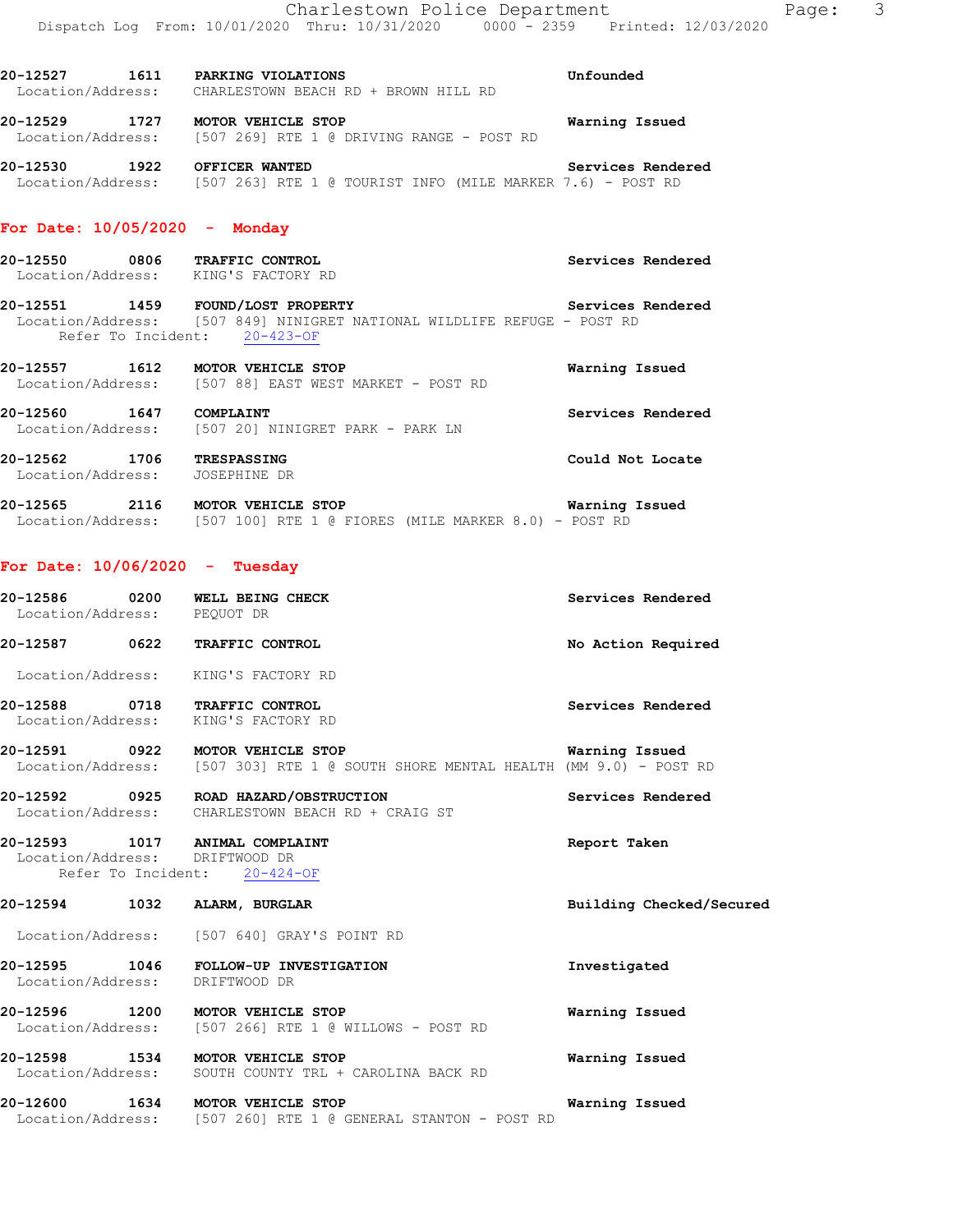|                                                                     | Charlestown Police Department<br>Dispatch Log From: 10/01/2020 Thru: 10/31/2020 0000 - 2359 Printed: 12/03/2020           |                    | Page: | 4 |
|---------------------------------------------------------------------|---------------------------------------------------------------------------------------------------------------------------|--------------------|-------|---|
|                                                                     | 20-12602 1654 MOTOR VEHICLE STOP Narning Issued<br>Location/Address: [507 100] RTE 1 @ FIORES (MILE MARKER 8.0) - POST RD |                    |       |   |
|                                                                     | 20-12603 1703 MOTOR VEHICLE STOP<br>Location/Address: [507 100] RTE 1 @ FIORES (MILE MARKER 8.0) - POST RD                | Warning Issued     |       |   |
|                                                                     | 20-12604 1717 MOTOR VEHICLE STOP<br>Location/Address: KING'S FACTORY RD + NOKA LN                                         | Warning Issued     |       |   |
| 20-12605 1733 MOTOR VEHICLE STOP                                    | Location/Address: KING'S FACTORY RD + PROSSER TRL                                                                         | Warning Issued     |       |   |
| 20-12607 1754 MOTOR VEHICLE STOP                                    | Vicinity of: POST RD + SCHOOLHOUSE POND RD                                                                                | Warning Issued     |       |   |
| 20-12608 1754 WELL BEING CHECK<br>Location/Address: BURDICKVILLE RD |                                                                                                                           | Services Rendered  |       |   |
|                                                                     | 20-12609 2052 MOTOR VEHICLE STOP Narning Issued<br>Location/Address: [507 100] RTE 1 @ FIORES (MILE MARKER 8.0) - POST RD |                    |       |   |
| 20-12610 2332 PHONE CALL                                            |                                                                                                                           | No Action Required |       |   |

# **For Date: 10/07/2020 - Wednesday**

| 20-12611 0003 MVA - Minor      | Vicinity of: [507 435] POST RD + CROSS MILLS RD<br>Refer To Accident: 20-99-AC                                                        | Services Rendered        |
|--------------------------------|---------------------------------------------------------------------------------------------------------------------------------------|--------------------------|
| 20-12619 0107 ALARM, FIRE      | Location/Address: WEST BEACH RD                                                                                                       | Investigated             |
|                                | 20-12628 0541 MOTOR VEHICLE STOP<br>Location: [507 284] RT 2 @ RICHMOND LINE                                                          | <b>Warning Issued</b>    |
|                                | 20-12629 0554 MOTOR VEHICLE STOP <b>1200 1200 Warning Issued</b><br>Vicinity of: [507 221] SHERMAN'S AUTO BODY INC - SOUTH COUNTY TRL |                          |
|                                | 20-12630 0608 TRAFFIC CONTROL                                                                                                         | No Action Required       |
|                                | Location/Address: KING'S FACTORY RD                                                                                                   |                          |
|                                | 20-12631 0608 MOTOR VEHICLE STOP<br>Vicinity of: SOUTH COUNTY TRL + MAPLE LAKE FARM RD                                                | Warning Issued           |
|                                | 20-12632 0622 MOTOR VEHICLE STOP<br>Vicinity of: [507 221] SHERMAN'S AUTO BODY INC - SOUTH COUNTY TRL                                 | Warning Issued           |
|                                | 20-12633 0715 MOTOR VEHICLE STOP<br>Location/Address: [507 266] RTE 1 @ WILLOWS - POST RD                                             | Warning Issued           |
|                                | 20-12634 0724 TRAFFIC CONTROL<br>Location/Address: KING'S FACTORY RD                                                                  | Services Rendered        |
|                                | 20-12635 0814 MOTOR VEHICLE STOP<br>Location/Address: ROSS HILL RD + LAUREL RD                                                        | Warning Issued           |
|                                | 20-12638 1100 ALARM, BURGLAR                                                                                                          | Building Checked/Secured |
| Location/Address: HIGHLAND RD  |                                                                                                                                       |                          |
|                                | 20-12639 1127 WELL BEING CHECK<br>Vicinity of: [507 279] RTE 2 @ CHARLESTOWN TOWN HALL - SOUTH COUNTY TRL                             | Could Not Locate         |
|                                | 20-12640 1519 ASSIST OTHER AGENCY                                                                                                     | Transported to Hospital  |
| Location/Address: ROSS HILL RD |                                                                                                                                       |                          |

**20-12644 1854 ROAD HAZARD/OBSTRUCTION Removed Hazard**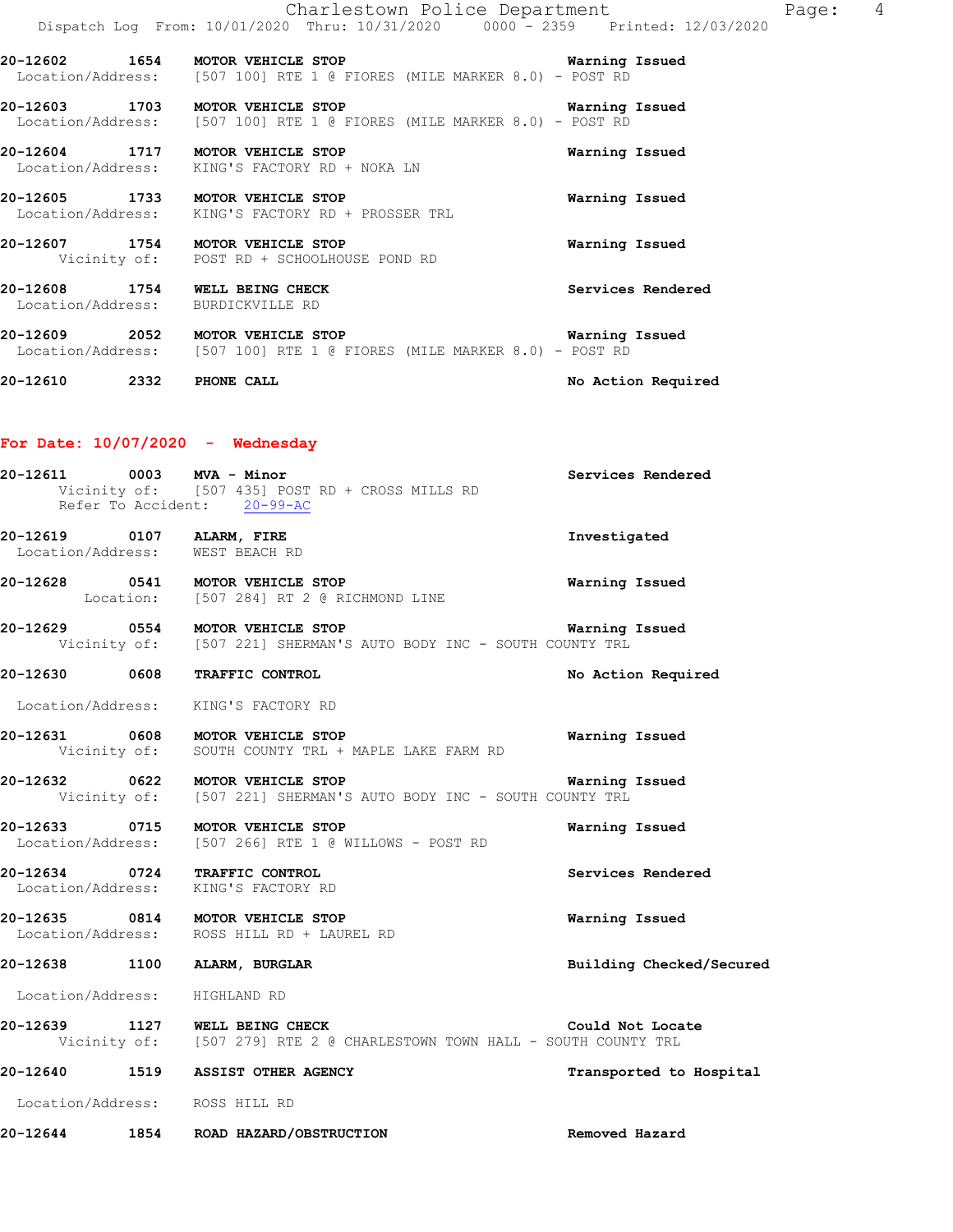|                         | Dispatch Log From: 10/01/2020 Thru: 10/31/2020 0000 - 2359 Printed: 12/03/2020                                                    | Charlestown Police Department<br>Page: 5 |  |
|-------------------------|-----------------------------------------------------------------------------------------------------------------------------------|------------------------------------------|--|
|                         | Location/Address: OLD COACH RD + NORDIC TRL                                                                                       |                                          |  |
|                         | 20-12646 2007 MOTOR VEHICLE STOP                                                                                                  | Services Rendered                        |  |
|                         | Location/Address: [507 269] RTE 1 @ DRIVING RANGE - POST RD                                                                       |                                          |  |
|                         | 20-12647 2049 ALARM, BURGLAR<br>Location/Address: [507 531] NARRAGANSETT INDIAN TRIBAL ADMN BUILDING - SOUTH COUNTY TRL           | Investigated                             |  |
|                         | For Date: $10/08/2020 -$ Thursday                                                                                                 |                                          |  |
|                         | 20-12648 0030 MOTOR VEHICLE STOP<br>Location/Address: [507 269] RTE 1 @ DRIVING RANGE - POST RD                                   | Warning Issued                           |  |
|                         | 20-12653 0140 MOTOR VEHICLE STOP Warning I<br>Vicinity of: [507 642] CHARLESTOWN POLICE DEPARTMENT - OLD POST RD                  | Warning Issued                           |  |
|                         | 20-12666 0439 MOTOR VEHICLE STOP<br>Location/Address: NEW BISCUIT CITY RD + SOUTH COUNTY TRL                                      | Warning Issued                           |  |
|                         | 20-12667 0448 MOTOR VEHICLE STOP Warnin<br>Location/Address: [507 276] RTE 2 @ RICHMOND LINE - SOUTH COUNTY TRL                   | Warning Issued                           |  |
|                         | 20-12668 0527 MOTOR VEHICLE STOP<br>Location/Address: SOUTH COUNTY TRL + NEW BISCUIT CITY RD                                      | Warning Issued                           |  |
|                         | 20-12669 0529 MOTOR VEHICLE STOP<br>Location/Address: POST RD + KING'S FACTORY RD                                                 | Warning Issued                           |  |
|                         | 20-12670 0535 MOTOR VEHICLE STOP<br>Location/Address: SOUTH COUNTY TRL + NEW BISCUIT CITY RD                                      | Warning Issued                           |  |
|                         | 20-12671 0542 MOTOR VEHICLE STOP<br>Location/Address: [507 276] RTE 2 @ RICHMOND LINE - SOUTH COUNTY TRL                          | Warning Issued                           |  |
|                         | 20-12672 0543 MOTOR VEHICLE STOP<br>Location/Address: POST RD + NARROW LN                                                         | Warning Issued                           |  |
|                         | 20-12673 0549 MOTOR VEHICLE STOP<br>Location/Address: [507 260] RTE 1 @ GENERAL STANTON - POST RD                                 | Warning Issued                           |  |
|                         | 20-12674 0549 MOTOR VEHICLE STOP<br>Location/Address: SOUTH COUNTY TRL + NEW BISCUIT CITY RD                                      | Warning Issued                           |  |
|                         | 20-12675 0557 MOTOR VEHICLE STOP<br>Location/Address: POST RD + SCHOOLHOUSE POND RD                                               | Warning Issued                           |  |
|                         | 20-12676 0601 MOTOR VEHICLE STOP<br>Location/Address: [507 266] RTE 1 @ WILLOWS - POST RD                                         | Warning Issued                           |  |
| 20-12679 0900 COMPLAINT | Location/Address: RAM ISLAND RD<br>Refer To Incident: 20-425-OF                                                                   | Report Taken                             |  |
|                         | 20-12683 1130 ASSIST CITIZEN<br>Location/Address: [507 49] CHARLESTOWN TOWN BEACH - CHARLESTOWN BEACH RD                          | Services Rendered                        |  |
| 20-12684 1228 VANDALISM | Location/Address: [507 381] CVS PHARMACY - OLD POST RD<br>Refer To Arrest: 20-154-AR<br>Refer To Incident: $\overline{20-426-OF}$ | Report Taken                             |  |
|                         | 20-12685 1322 WELL BEING CHECK                                                                                                    | Transported to Hospital                  |  |
|                         | Location/Address: [507 435] SOUTH SHORE MENTAL HEALTH CHARLESTOWN HOUS - OLD POST RD<br>Refer To Incident: 20-427-OF              |                                          |  |
|                         | 20-12686 1501 MOTOR VEHICLE COMPLAINT<br>Location/Address: [507 258] RTE 1 @ SOUTH KINGSTOWN LINE (MM 11.4) - POST RD             | Unfounded                                |  |
|                         | 20-12687 1519 POLICE INFORMATION                                                                                                  | Investigated                             |  |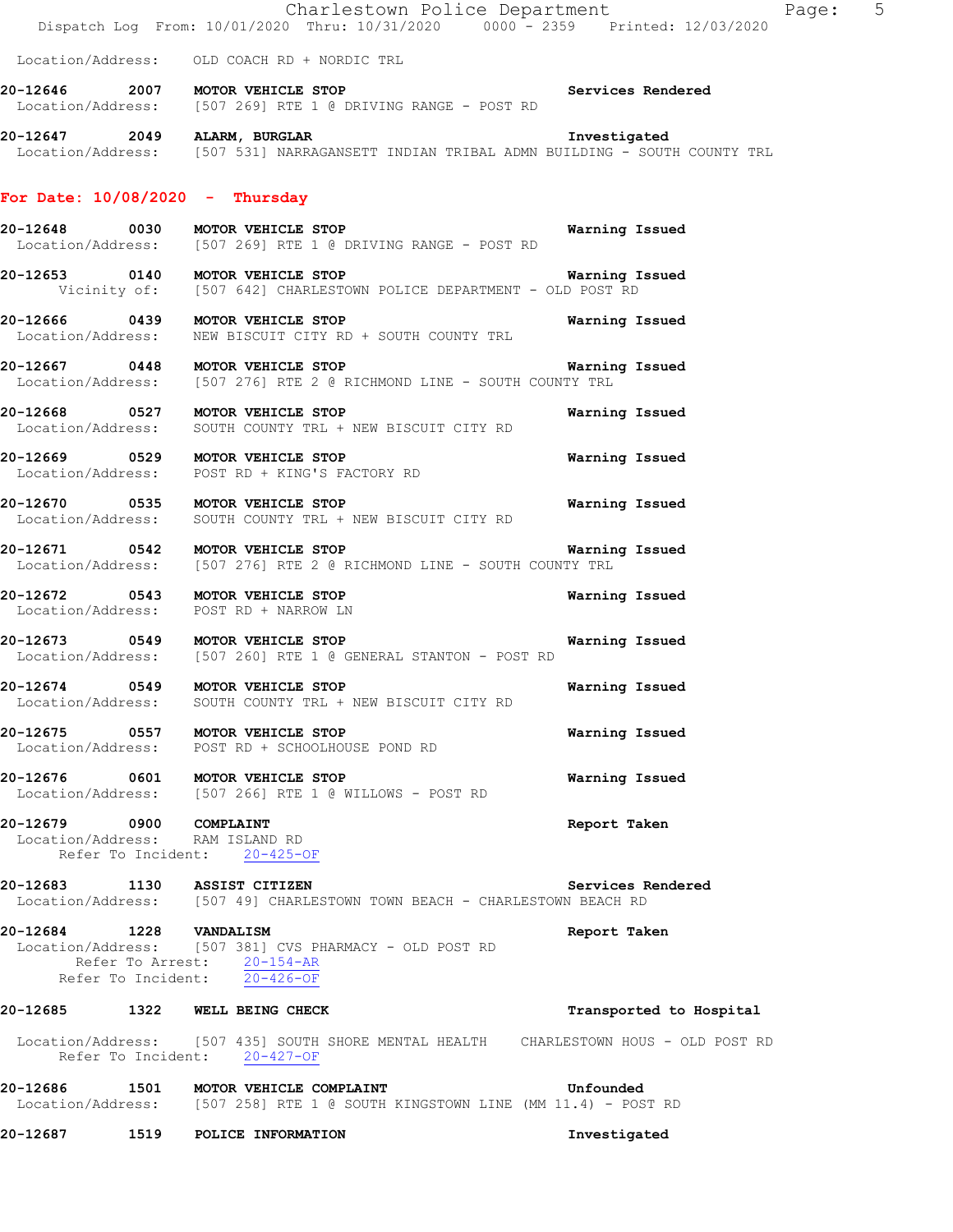|                                 | Charlestown Police Department<br>Dispatch Log From: 10/01/2020 Thru: 10/31/2020 0000 - 2359 Printed: 12/03/2020                                                  |                         | Page: 6 |
|---------------------------------|------------------------------------------------------------------------------------------------------------------------------------------------------------------|-------------------------|---------|
| Location/Address: LAURI DR      | Refer To Incident: 20-428-OF                                                                                                                                     |                         |         |
|                                 | 20-12688 1548 MOTOR VEHICLE STOP<br>Location/Address: [507 469] OLD POST RD + TOCKWOTTEN COVE RD                                                                 | Warning Issued          |         |
|                                 | 20-12689 1645 MOTOR VEHICLE STOP<br>Location/Address: [507 261] RTE 1 @ STATE GARAGE (MILE MARKER 9.6) - POST RD                                                 | Warning Issued          |         |
|                                 | 20-12690 1729 PSYCHOLOGICAL EMERGENCY                                                                                                                            | Transported to Hospital |         |
|                                 | Location/Address: [507 435] SOUTH SHORE MENTAL HEALTH CHARLESTOWN HOUS - OLD POST RD<br>Refer To Incident: 20-427-OF                                             |                         |         |
|                                 | 20-12691 1834 WELL BEING CHECK<br>Location/Address: [507 20] NINIGRET PARK - PARK LN                                                                             | Investigated            |         |
|                                 | 20-12693 2354 MOTOR VEHICLE STOP<br>Location/Address: NARROW LN + MATUNUCK SCHOOLHOUSE RD                                                                        | Warning Issued          |         |
|                                 |                                                                                                                                                                  | Warning Issued          |         |
| For Date: $10/09/2020 -$ Friday |                                                                                                                                                                  |                         |         |
|                                 | 20-12695 0016 SUSPICIOUS ACTIVITY/VEHICLE<br>Location/Address: [507 200] RTE 1 @ PACKAGE STORE - POST RD                                                         | Investigated            |         |
|                                 | 20-12714 0536 ROAD HAZARD/OBSTRUCTION<br>Vicinity of: CAROLINA BACK RD + SKAGERRAK RD                                                                            | Removed Hazard          |         |
|                                 | 20-12715 0612 MOTOR VEHICLE STOP <b>128 CONTENT CONTRACT CONTRACT OF A SECON</b><br>Location/Address: [507 261] RTE 1 @ STATE GARAGE (MILE MARKER 9.6) - POST RD |                         |         |
|                                 | 20-12716 0625 MOTOR VEHICLE STOP                                                                                                                                 | No Action Required      |         |
|                                 | Location/Address: [507 100] RTE 1 @ FIORES (MILE MARKER 8.0) - POST RD                                                                                           |                         |         |
|                                 |                                                                                                                                                                  | No Action Required      |         |
|                                 | Location/Address: [507 72] CUMBERLAND FARMS - OLD POST RD                                                                                                        |                         |         |
|                                 | 20-12718 0733 MOTOR VEHICLE STOP<br>Location/Address: [507 924] MILE MARKER 10.6 - NARROW LN                                                                     | Warning Issued          |         |
|                                 | 20-12719 1133 ROAD HAZARD/OBSTRUCTION<br>Location/Address: [507 263] RTE 1 @ TOURIST INFO (MILE MARKER 7.6) - POST RD                                            | Removed Hazard          |         |
|                                 | 20-12721 1325 WELL BEING CHECK                                                                                                                                   | No Action Required      |         |
| Location/Address: SHANNOCK RD   |                                                                                                                                                                  |                         |         |
| Location/Address: SHANNOCK RD   | 20-12722 1332 FOLLOW-UP INVESTIGATION                                                                                                                            | Services Rendered       |         |
|                                 | 20-12723   1408   MOTOR VEHICLE COMPLAINT<br>Location/Address: [507 279] RTE 2 @ CHARLESTOWN TOWN HALL - SOUTH COUNTY TRL                                        | Could Not Locate        |         |
|                                 | 20-12726 1659 MOTOR VEHICLE STOP<br>Location/Address: SHANNOCK RD + HAWKSBILL WAY                                                                                | Warning Issued          |         |
|                                 | 20-12727 1707 MOTOR VEHICLE STOP<br>Vicinity of: HORSESHOE FALLS - SHANNOCK RD                                                                                   | <b>Warning Issued</b>   |         |
|                                 | 20-12728 1726 MOTOR VEHICLE STOP<br>Location/Address: [507 258] RTE 1 @ SOUTH KINGSTOWN LINE (MM 11.4) - POST RD                                                 | Citation Issued         |         |
|                                 | 20-12729 1737 ASSIST OTHER POLICE DEPT<br>Vicinity of: [507 258] RTE 1 @ SOUTH KINGSTOWN LINE (MM 11.4) - POST RD                                                | Services Rendered       |         |
|                                 |                                                                                                                                                                  |                         |         |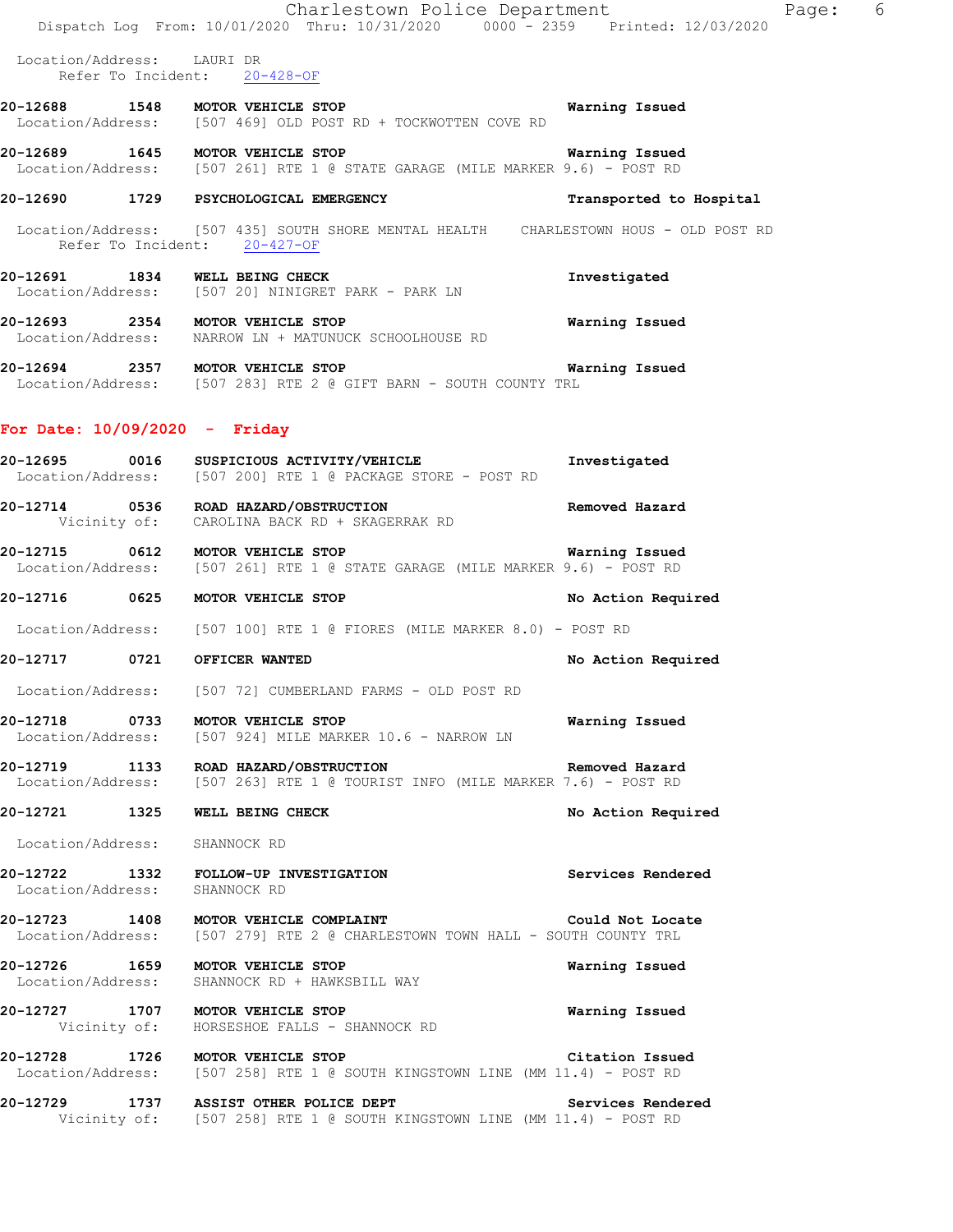**20-12732 1910 HIGHWAY SAFETY - TRAFFIC STOP Warning Issued**  Location/Address: [507 100] RTE 1 @ FIORES (MILE MARKER 8.0) - POST RD

**20-12734 1941 HIGHWAY SAFETY - TRAFFIC STOP Citation Issued**  Location/Address: POST RD + KING'S FACTORY RD

**20-12735 2003 HIGHWAY SAFETY - TRAFFIC STOP Warning Issued**  Location/Address: POST RD + SCHOOLHOUSE POND RD

**20-12736 2011 HIGHWAY SAFETY - TRAFFIC STOP Warning Issued**  Location/Address: POST RD + SCHOOLHOUSE POND RD

**20-12737 2031 HIGHWAY SAFETY - TRAFFIC STOP Warning Issued**  Location/Address: [507 266] RTE 1 @ WILLOWS - POST RD

**20-12738 2044 HIGHWAY SAFETY - TRAFFIC STOP Warning Issued**  Location/Address: NARROW LN + AUBURN DR

**20-12739 2148 MOTOR VEHICLE STOP Warning Issued** Location/Address: [507 275] RTE 1 @ WESTERLY LINE - POST RD [507 275] RTE 1 @ WESTERLY LINE - POST RD

**20-12740 2155 HIGHWAY SAFETY - TRAFFIC STOP Citation Issued**  Location/Address: [507 275] RTE 1 @ WESTERLY LINE - POST RD

**20-12741 2230 HIGHWAY SAFETY - TRAFFIC STOP Warning Issued**  Location/Address: POST RD + PROSSER TRL

#### **For Date: 10/10/2020 - Saturday**

**20-12742 0002 SUSPICIOUS ACTIVITY/VEHICLE Investigated**  Location/Address: [507 219] SHELTER COVE MARINA - CHARLESTOWN BEACH RD

**20-12753 0552 MVA - Minor Report Taken**  Location/Address: [507 876] RICAN - ALTON CAROLINA RD Refer To Accident: 20-100-AC Refer To Incident: 20-429-OF

**20-12756 0831 OFFICER WANTED Services Rendered**  Location/Address: [507 307] RTE 1A @ CROSS MILLS LIBRARY - OLD POST RD

**20-12757 1055 ANIMAL COMPLAINT Investigated**  Location/Address: [507 875] NINIGRET PARK - DOG PARK - PARK LN

**20-12760 1410 MOTOR VEHICLE STOP Warning Issued**  Location/Address: NARROW LN + SOUTH COUNTY TRL

**20-12761 1417 MOTOR VEHICLE STOP Citation Issued**  Vicinity of: SOUTH COUNTY TRL

**20-12762 1421 DUMPING VIOLATIONS Services Rendered**  Location/Address: GENWOOD DR

**20-12764 1527 MOTOR VEHICLE STOP Warning Issued**  Location/Address: [507 100] RTE 1 @ FIORES (MILE MARKER 8.0) - POST RD

**20-12768 1730 MOTOR VEHICLE STOP Warning Issued**  Vicinity of: WEST BEACH RD

**20-12770 1750 TRAFFIC CONTROL Services Rendered**  Location/Address: ALTON CAROLINA RD

**20-12771 1852 ANIMAL COMPLAINT Investigated**  Location/Address: WEST BEACH RD + BRIARWOOD DR

**20-12773 2022 MOTOR VEHICLE STOP Warning Issued**  Vicinity of: [507 235] NINIGRET INN - PROSSER TRL

**20-12775 2208 OFFICER WANTED Peace Restored**  Location/Address: [507 250] RANDALL REALTORS - OLD POST RD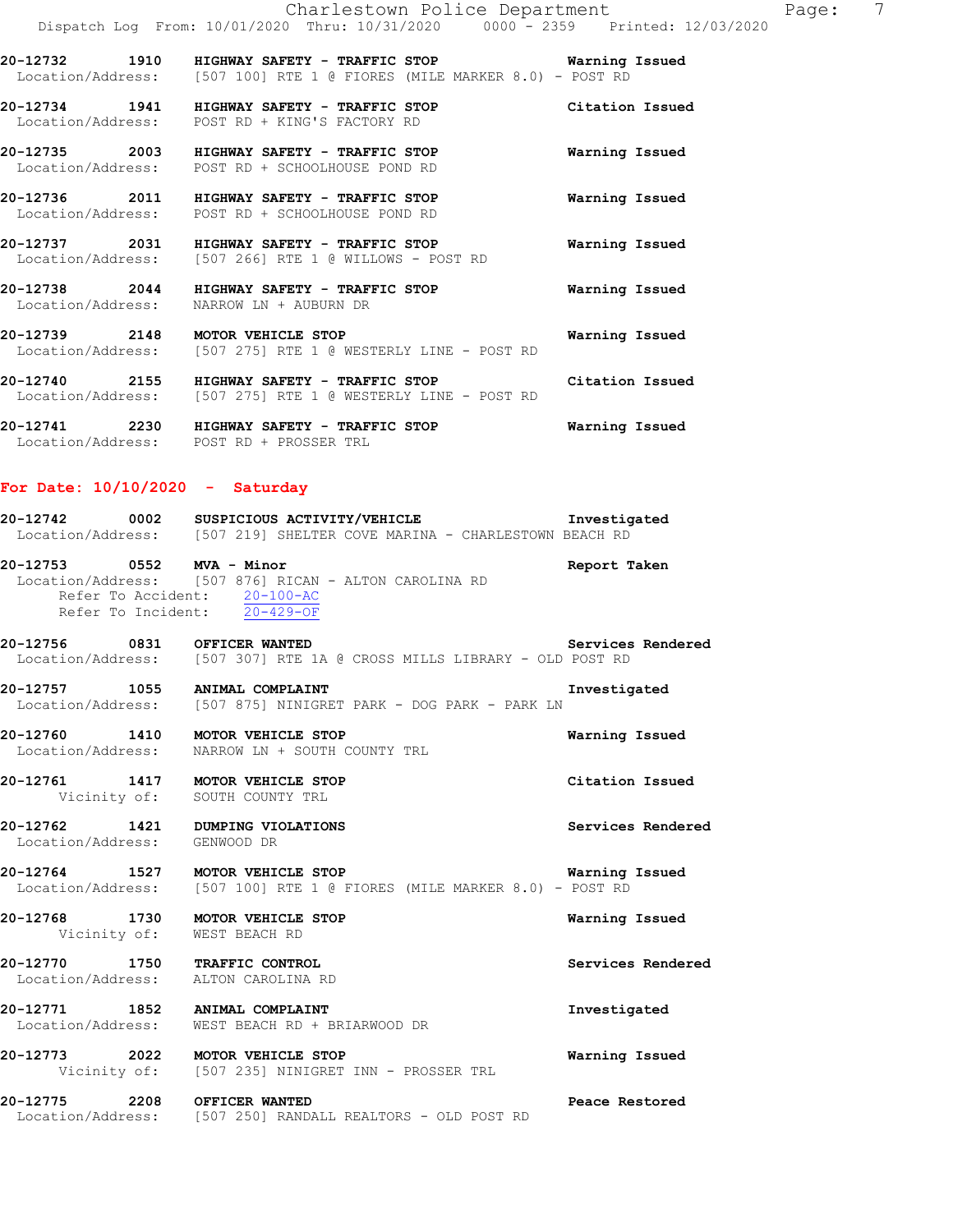| For Date: $10/11/2020 -$ Sunday |                                                                                                                                                                                                        |                          |
|---------------------------------|--------------------------------------------------------------------------------------------------------------------------------------------------------------------------------------------------------|--------------------------|
|                                 | 20-12793 0648 ALARM, BURGLAR                                                                                                                                                                           | Building Checked/Secured |
|                                 | Location/Address: DRIFTWOOD DR                                                                                                                                                                         |                          |
|                                 | 20-12795 0932 WELL BEING CHECK<br>Location/Address: SOUTH COUNTY TRL<br>Refer To Incident: 20-430-OF                                                                                                   | Report Taken             |
|                                 | 20-12796 1022 FOLLOW-UP INVESTIGATION RESERT MEST Arrest(s) Made Location/Address: [507 642] CHARLESTOWN POLICE DEPARTMENT - OLD POST RD<br>Refer To Arrest: 20-154-AR<br>Refer To Incident: 20-426-OF |                          |
|                                 | 20-12797 1151 FIRE, BRUSH<br>Location/Address: OLD COACH RD                                                                                                                                            | Investigated             |
|                                 | 20-12799 1223 OFFICER WANTED<br>Location/Address: ROSS HILL RD<br>Refer To Incident: 20-431-OF                                                                                                         | Report Taken             |
|                                 | 20-12801 1252 PSYCHOLOGICAL EMERGENCY                                                                                                                                                                  | Transported to Hospital  |
|                                 | Location/Address: ROSS HILL RD                                                                                                                                                                         |                          |
|                                 | 20-12802 1417 FOLLOW-UP INVESTIGATION Services Rendered<br>Location/Address: [507 38] CHARLESTOWN POST OFFICE - OLD POST RD<br>Refer To Accident: 20-100-AC                                            |                          |
|                                 | 20-12803 1439 MOTOR VEHICLE COMPLAINT<br>Location/Address: OLD MILL RD + SOUTH COUNTY TRL                                                                                                              | Services Rendered        |
|                                 | 20-12805 1516 MOTOR VEHICLE STOP                                                                                                                                                                       | No Action Required       |
|                                 | Location/Address: [507 100] RTE 1 @ FIORES (MILE MARKER 8.0) - POST RD                                                                                                                                 |                          |
|                                 | 20-12806 1524 MOTOR VEHICLE STOP<br>Location/Address: [507 100] RTE 1 @ FIORES (MILE MARKER 8.0) - POST RD                                                                                             | Warning Issued           |
|                                 | 20-12807 1530 MVA - Minor<br>Report Taken<br>Vicinity of: [507 889] STONEY HILL FARM - SHUMANKANUC HILL RD<br>Refer To Accident: 20-101-AC                                                             |                          |
|                                 | 20-12808 1649 MOTOR VEHICLE STOP<br>Location/Address: [507 923] MILE MARKER 10.2 - FALCONE LN                                                                                                          | Warning Issued           |
|                                 | 20-12809 1709 WELL BEING CHECK<br>Location/Address: LADY SLIPPER DR<br>Refer To Incident: 20-433-OF                                                                                                    | Report Taken             |
| 20-12811 1817 MVA - Minor       | Location/Address: [507 34] CHARLESTOWN FLAG & CANVAS - OLD POST RD                                                                                                                                     | Services Rendered        |

## **For Date: 10/12/2020 - Monday**

| 20-12816<br>Location/Address: | 0048 | ALARM, FIRE<br>[507_33] BROOKSIDE APARTMENTS - SOUTH COUNTY TRL                            | Investigated |
|-------------------------------|------|--------------------------------------------------------------------------------------------|--------------|
| 20-12832                      | 0614 | ASSIST CITIZEN<br>Location/Address: [507 49] CHARLESTOWN TOWN BEACH - CHARLESTOWN BEACH RD | Investigated |
| 20-12833<br>Location/Address: | 0954 | BURGLARY (B & E)<br>NARROW LN                                                              | Unfounded    |

**20-12835 1152 MOTOR VEHICLE STOP Warning Issued**  Location/Address: POST RD + ROSS HILL RD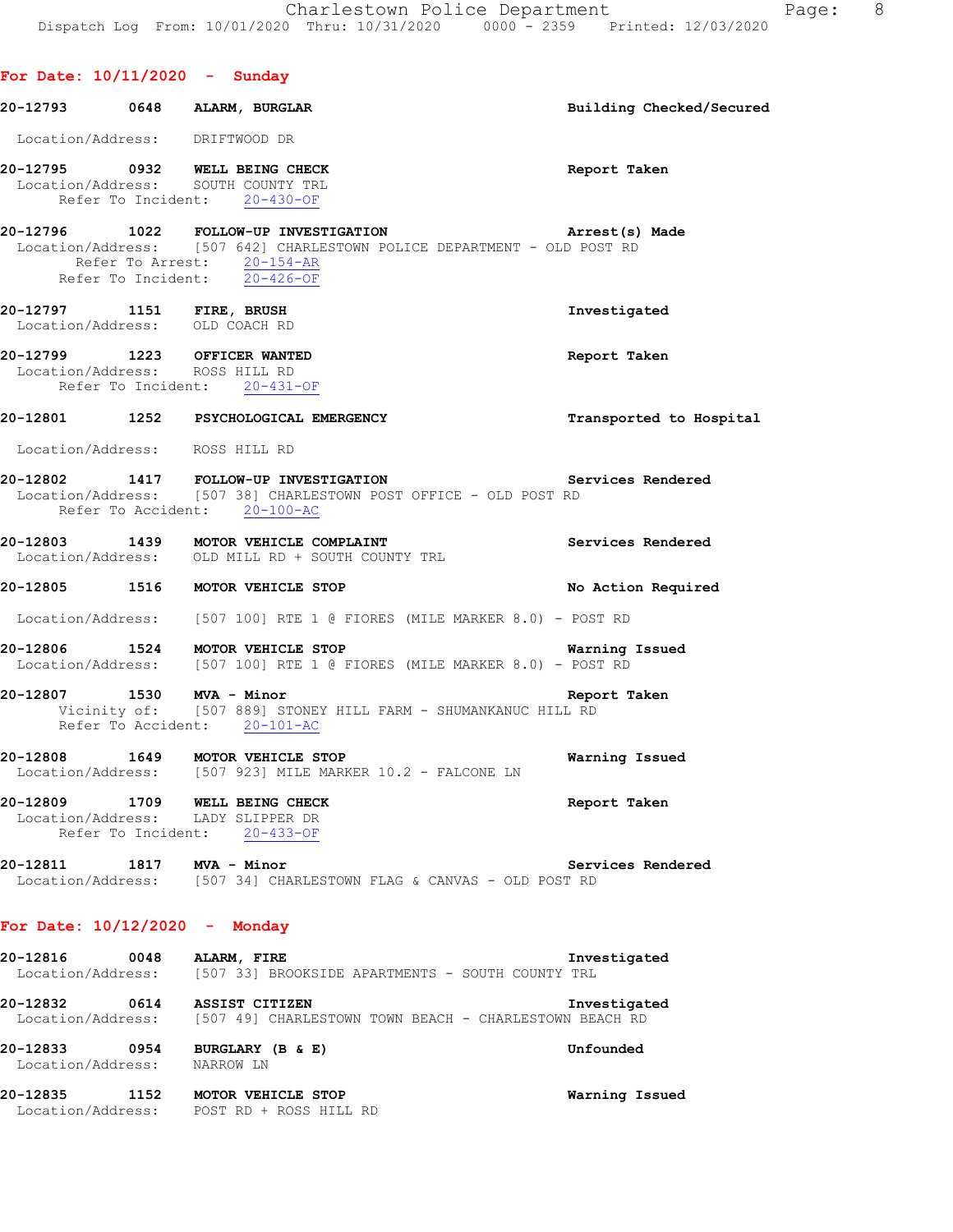| 20-12840 1328 OFFICER WANTED<br>Location/Address: EAST BEACH RD | Refer To Arrest: 20-155-AR                                                                                          | Arrest(s) Made          |
|-----------------------------------------------------------------|---------------------------------------------------------------------------------------------------------------------|-------------------------|
| 20-12841 1553 POLICE TRANSPORT                                  | Location/Address: [507 642] CHARLESTOWN POLICE DEPARTMENT - OLD POST RD                                             | Services Rendered       |
|                                                                 | 20-12843 1610 DOMESTIC/Assault/Diso/Other<br>Location/Address: [507 880] HOXSIE AVE<br>Refer To Incident: 20-436-OF | Report Taken            |
|                                                                 | 20-12844 1615 PSYCHOLOGICAL EMERGENCY                                                                               | Transported to Hospital |
|                                                                 | Location/Address: [507 880] HOXSIE AVE                                                                              |                         |
| 20-12845 1652 MOTOR VEHICLE STOP                                | Location/Address: POST RD + KING'S FACTORY RD                                                                       | Warning Issued          |
| 20-12846 1808 MOTOR VEHICLE STOP                                | Location/Address: POST RD + LAKESIDE DR                                                                             | Warning Issued          |
| 20-12847 1845 MOTOR VEHICLE STOP                                |                                                                                                                     | No Action Required      |
|                                                                 | Location/Address: [507 864] STATE OF RHODE ISLAND DOT GARAGE - CROSS MILLS RD                                       |                         |
| 20-12848 1934 MOTOR VEHICLE STOP                                | Location/Address: [507 607] RTE 1 @ BESTWAY - POST RD                                                               | Warning Issued          |
| 20-12850 2338 MOTOR VEHICLE STOP                                | Vicinity of: [507 364] CROTTY AND SONS AUTO BODY - SOUTH COUNTY TRL                                                 | Warning Issued          |
| For Date: $10/13/2020 -$ Tuesday                                |                                                                                                                     |                         |
| Location/Address: BURDICKVILLE RD                               | 20-12858 1126 DISTURBANCE/Music/Noise                                                                               | Report Taken            |

- Refer To Incident: 20-438-OF
- **20-12859 1353 OFFICER WANTED Services Rendered**  Location/Address: CHARLES AVE
- **20-12860 1511 OFFICER WANTED Services Rendered**  Location/Address: [507 435] SOUTH SHORE MENTAL HEALTH CHARLESTOWN HOUS - OLD POST RD
- **20-12861 1512 WELL BEING CHECK Services Rendered**  Location/Address: CARMICHAEL LN

#### **20-12863 1749 MOTOR VEHICLE STOP No Action Required**

Location/Address: POST RD + LAKESIDE DR

- **20-12865 1954 MOTOR VEHICLE STOP Citation Issued**  Location/Address: POST RD + ROSS HILL RD Refer To Accident: 20-102-AC
- **20-12866 2023 MOTOR VEHICLE STOP Warning Issued**  Location/Address: [507 100] RTE 1 @ FIORES (MILE MARKER 8.0) - POST RD
- **20-12867 2028 MOTOR VEHICLE STOP Warning Issued**  Location/Address: SOUTH COUNTY TRL + CAROLINA BACK RD **20-12870 2249 ALARM, FIRE False Alarm**
- Location/Address: NINIGRET AVE

## **For Date: 10/14/2020 - Wednesday**

| 20-12891          | 0530 | MOTOR VEHICLE STOP |  |  |                                                        |  |  |  | Warning Issued |
|-------------------|------|--------------------|--|--|--------------------------------------------------------|--|--|--|----------------|
| Location/Address: |      |                    |  |  | $[507 100]$ RTE 1 @ FIORES (MILE MARKER 8.0) - POST RD |  |  |  |                |

**20-12892 0558 MOTOR VEHICLE STOP Warning Issued**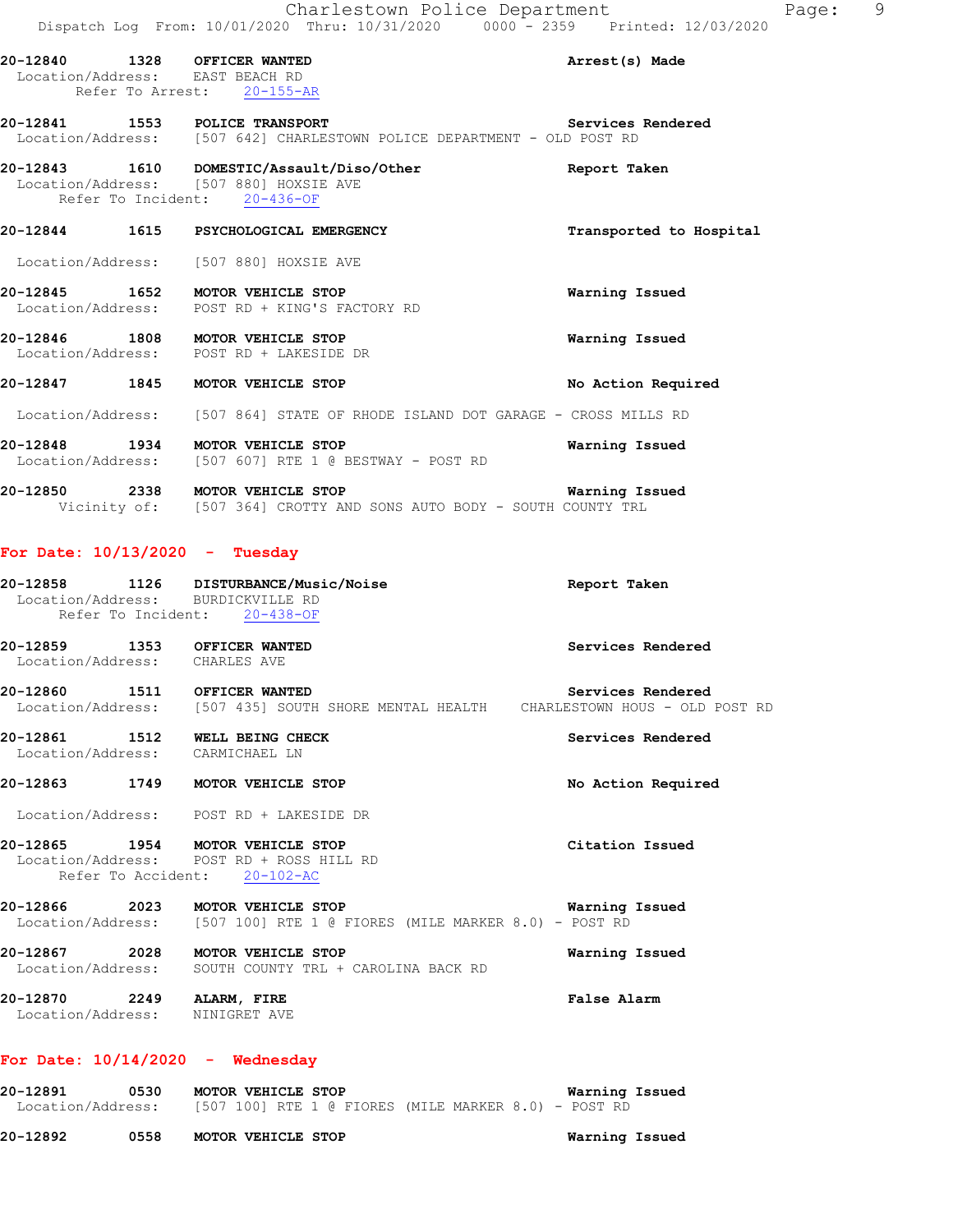|                                   | Charlestown Police Department<br>Dispatch Log From: 10/01/2020 Thru: 10/31/2020 0000 - 2359 Printed: 12/03/2020                             |                          | Page: 10 |  |
|-----------------------------------|---------------------------------------------------------------------------------------------------------------------------------------------|--------------------------|----------|--|
|                                   | Location/Address: [507 276] RTE 2 @ RICHMOND LINE - SOUTH COUNTY TRL                                                                        |                          |          |  |
|                                   | 20-12893 0604 MOTOR VEHICLE STOP<br>Location/Address: [507 276] RTE 2 @ RICHMOND LINE - SOUTH COUNTY TRL                                    | Warning Issued           |          |  |
|                                   | 20-12894 0607 TRAFFIC CONTROL                                                                                                               | No Action Required       |          |  |
|                                   | Location/Address: OLD POST RD + NARROW LN                                                                                                   |                          |          |  |
|                                   | 20-12895 0607 TRAFFIC CONTROL                                                                                                               | No Action Required       |          |  |
|                                   | Location/Address: KING'S FACTORY RD + SHUMANKANUC HILL RD                                                                                   |                          |          |  |
|                                   | 20-12896 0621 MOTOR VEHICLE STOP<br>Vicinity of: [507 653] THE COVE RESTURANT - OLD POST RD                                                 | Warning Issued           |          |  |
|                                   | 20-12897 0842 POLICE INFORMATION<br>Location/Address: [507 642] CHARLESTOWN POLICE DEPARTMENT - OLD POST RD<br>Refer To Incident: 20-439-OF | Report Taken             |          |  |
|                                   | 20-12898 0955 ALARM, BURGLAR                                                                                                                | Building Checked/Secured |          |  |
| Location/Address: RIIDAM WAY      |                                                                                                                                             |                          |          |  |
|                                   | 20-12899 1153 FOLLOW-UP INVESTIGATION<br>Location/Address: BURDICKVILLE RD                                                                  | Investigated             |          |  |
|                                   | 20-12904 1335 OFFICER WANTED<br>Location/Address: [507 20] NINIGRET PARK - PARK LN                                                          | Investigated             |          |  |
| 20-12905 1413 COMPLAINT           | Location/Address: CHARLESTOWN BEACH RD                                                                                                      | Services Rendered        |          |  |
|                                   | 20-12908 1713 MOTOR VEHICLE STOP<br>Location/Address: [507 278] RTE 2 @ RIPPY'S MARKET - SOUTH COUNTY TRL                                   | Citation Issued          |          |  |
| Location/Address: WHIPPLE DR      | 20-12911 1853 PSYCHOLOGICAL EMERGENCY                                                                                                       | Services Rendered        |          |  |
|                                   | 20-12912 1903 PSYCHOLOGICAL EMERGENCY                                                                                                       | Transported to Hospital  |          |  |
| Location/Address:                 | WHIPPLE DR                                                                                                                                  |                          |          |  |
| 20-12914 1917 DISABLED MV         | Vicinity of: [507 254] GALAPAGOS COLLECTION - OLD POST RD                                                                                   | Unfounded                |          |  |
| Location/Address: CARMICHAEL LN   | 20-12915 1954 SUSPICIOUS ACTIVITY/VEHICLE                                                                                                   | Investigated             |          |  |
|                                   | 20-12917 2351 MOTOR VEHICLE STOP<br>Location/Address: [507 269] RTE 1 @ DRIVING RANGE - POST RD                                             | Warning Issued           |          |  |
| For Date: $10/15/2020 -$ Thursday |                                                                                                                                             |                          |          |  |
|                                   | 20-12933 0351 POLICE INFORMATION<br>Location/Address: [507 642] CHARLESTOWN POLICE DEPARTMENT - OLD POST RD                                 | Services Rendered        |          |  |
|                                   | 20-12934 0412 MOTOR VEHICLE STOP<br>Location/Address: [507 260] RTE 1 @ GENERAL STANTON - POST RD                                           | Warning Issued           |          |  |
|                                   | 20-12935 0419 MOTOR VEHICLE STOP                                                                                                            | No Action Required       |          |  |
|                                   | Location/Address: [507 260] RTE 1 @ GENERAL STANTON - POST RD                                                                               |                          |          |  |
|                                   | 20-12937 0432 TRAFFIC CONTROL (20 EXTRICES SETVICES LOCATION/Address: [507 284] RTE 91 @ RICHMOND LINE - ALTON CAROLINA RD                  | Services Rendered        |          |  |
|                                   | 20-12939 0557 MOTOR VEHICLE STOP<br>Location/Address: [507 261] RTE 1 @ STATE GARAGE (MILE MARKER 9.6) - POST RD                            | Warning Issued           |          |  |
|                                   |                                                                                                                                             |                          |          |  |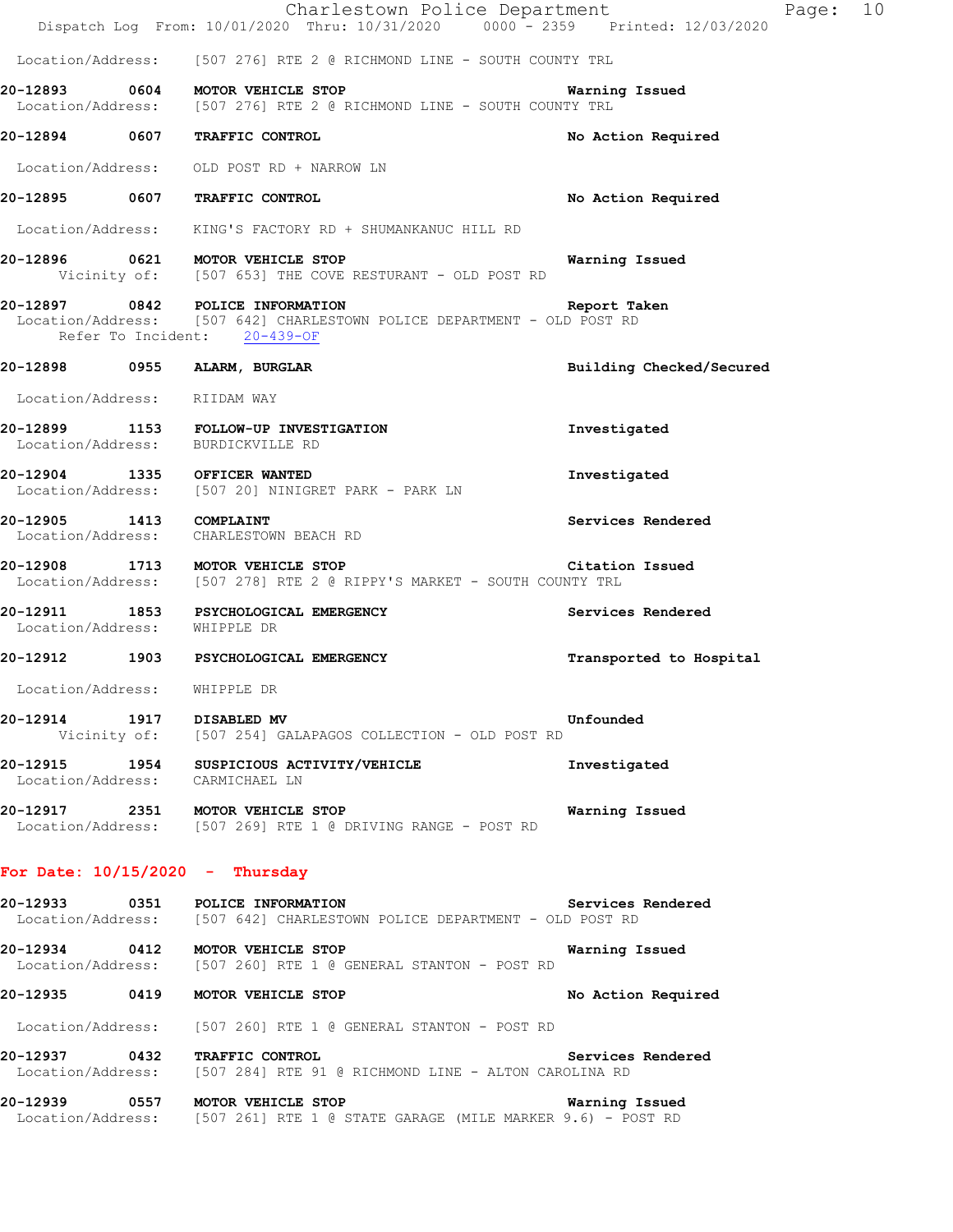|                                 | Charlestown Police Department<br>Dispatch Log From: 10/01/2020 Thru: 10/31/2020 0000 <sup>-</sup> 2359 Printed: 12/03/2020 |                       | Page: 11 |  |
|---------------------------------|----------------------------------------------------------------------------------------------------------------------------|-----------------------|----------|--|
|                                 | 20-12940 0601 TRAFFIC CONTROL<br>Location/Address: NARROW LN + MOHAWK TRL                                                  | Services Rendered     |          |  |
|                                 | 20-12941 0612 TRAFFIC CONTROL                                                                                              | No Action Required    |          |  |
|                                 | Location/Address: KING'S FACTORY RD                                                                                        |                       |          |  |
|                                 | 20-12942 0715 DOMESTIC/Assault/Diso/Other<br>Location/Address: BUCKEYE BROOK RD<br>Refer To Incident: 20-440-OF            | Investigated          |          |  |
| Location/Address: POST RD       | 20-12944 0821 OFFICER WANTED                                                                                               | Investigated          |          |  |
|                                 | 20-12945 0904 Boating - Assistance<br>Location/Address: [507 26] CHARLESTOWN BREACHWAY - CHARLESTOWN BEACH RD              | Investigated          |          |  |
| Location/Address: HILLTOP DR    | 20-12948 1343 ASSIST OTHER AGENCY<br>Refer To Incident: 20-441-OF                                                          | Services Rendered     |          |  |
|                                 | 20-12949 1537 TRAFFIC CONTROL<br>Location/Address: KING'S FACTORY RD                                                       | Services Rendered     |          |  |
|                                 | 20-12951 1640 MOTOR VEHICLE STOP<br>Location/Address: WEST BEACH RD + POST RD                                              | Warning Issued        |          |  |
|                                 | 20-12952 1646 MOTOR VEHICLE STOP<br>Location/Address: [507 100] RTE 1 @ FIORES (MILE MARKER 8.0) - POST RD                 | <b>Warning Issued</b> |          |  |
| Location/Address: CHARLES AVE   | 20-12953 1702 TRESPASSING                                                                                                  | Investigated          |          |  |
|                                 | 20-12954 1731 DISABLED MV<br>Location/Address: POST RD + TAMANACO DR                                                       | Services Rendered     |          |  |
|                                 | 20-12955 1906 MOTOR VEHICLE STOP<br>Location/Address: SOUTH COUNTY TRL + BOTKA DR                                          | Warning Issued        |          |  |
|                                 | 20-12957 2159 POLICE INFORMATION<br>Location/Address: [507 240] LAVINS LANDING MARINA INC - SPORTSMAN RD                   | Services Rendered     |          |  |
| 20-12958                        | 2209 SUSPICIOUS ACTIVITY/VEHICLE<br>Location/Address: [507 579] SOUTH COUNTY TRL                                           | Investigated          |          |  |
| For Date: $10/16/2020 -$ Friday |                                                                                                                            |                       |          |  |
| Location/Address:               | 20-12966 0024 SUSPICIOUS ACTIVITY/VEHICLE<br>INDIAN CHURCH RD                                                              | Investigated          |          |  |
| Location/Address:               | 20-12967 0045 POLICE INFORMATION<br>112 NORTH LANE - CAROLINA BACK RD                                                      | Investigated          |          |  |
| 20-12974 0147 DISABLED MV       | Location/Address: POST RD + KING'S FACTORY RD                                                                              | Investigated          |          |  |
|                                 | 20-12975 0555 TRAFFIC CONTROL                                                                                              | No Action Required    |          |  |
| Location/Address:               | KING'S FACTORY RD                                                                                                          |                       |          |  |
|                                 | 20-12976 0557 TRAFFIC CONTROL                                                                                              | No Action Required    |          |  |
|                                 | Location/Address: CAROLINA BACK RD                                                                                         |                       |          |  |
|                                 | 20-12977 0714 TRAFFIC CONTROL<br>Location/Address: ALTON CAROLINA RD                                                       | Warning Issued        |          |  |

**20-12978 0816 TRAFFIC CONTROL Warning Issued**  Location/Address: [507 19] CHARLESTOWN ELEMENTARY SCHOOL - CAROLINA BACK RD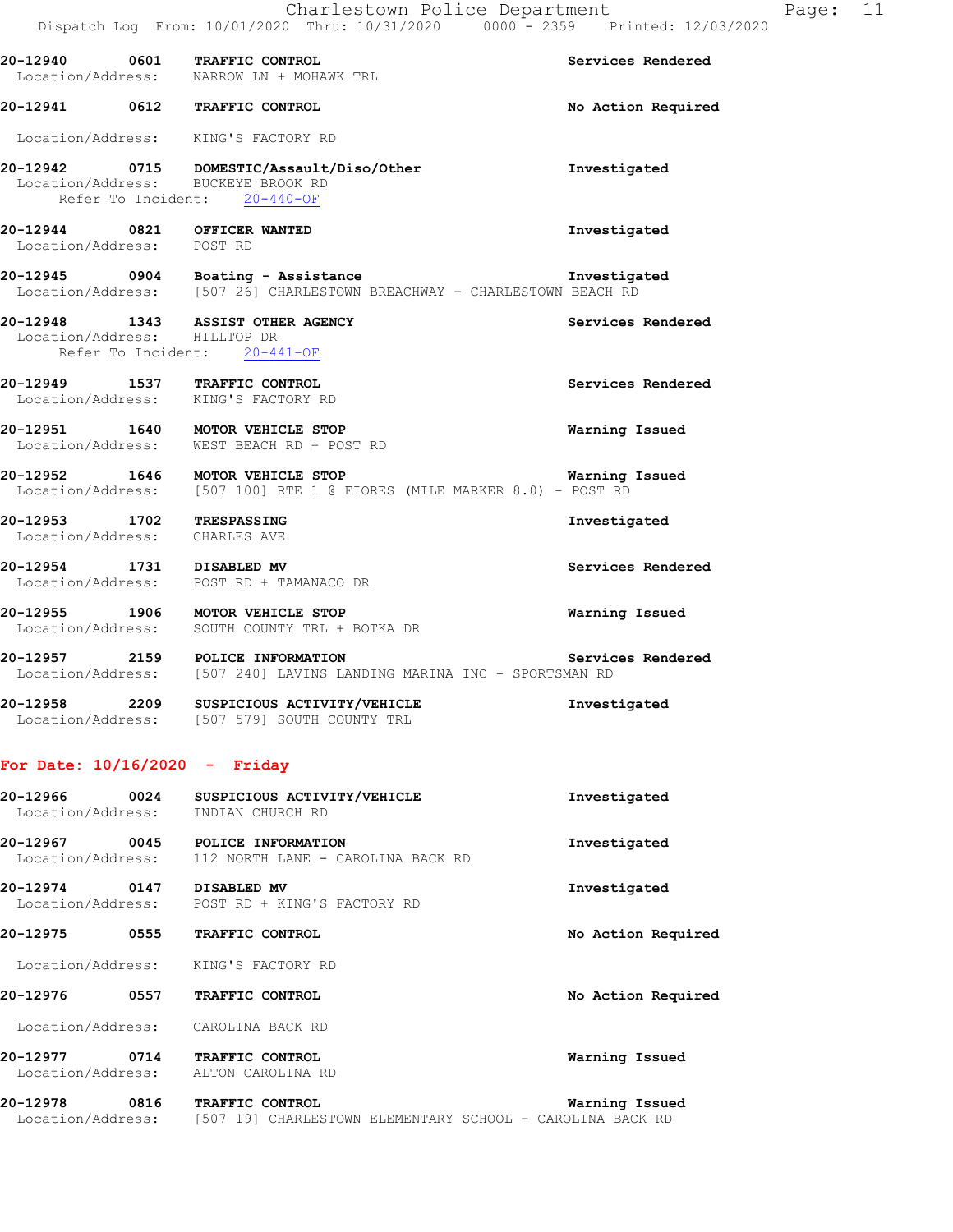**20-12979 0844 MVA - Minor Report Taken**  Location/Address: [507 258] RTE 1 @ SOUTH KINGSTOWN LINE (MM 11.4) - POST RD Refer To Accident: 20-103-AC

**20-12982 1130 ASSIST OTHER POLICE DEPT Services Rendered**  Location/Address: COUNTRY DR

**20-12985 1304 MOTOR VEHICLE COMPLAINT Unfounded**  Location/Address: [507 914] MILE MARKER 6.8 - WILDFLOWER RD

**20-12987 1502 MOTOR VEHICLE STOP Warning Issued**  Location/Address: POST RD + SCHOOLHOUSE POND RD

**20-12988 1511 MOTOR VEHICLE STOP Warning Issued**  Location/Address: [507 266] RTE 1 @ WILLOWS - POST RD

**20-12989 1513 TRAFFIC CONTROL Warning Issued**  Location/Address: [507 19] CHARLESTOWN ELEMENTARY SCHOOL - CAROLINA BACK RD

**20-12994 1720 MOTOR VEHICLE STOP Warning Issued**  Location/Address: [507 924] MILE MARKER 10.6 - NARROW LN

**20-12995 1726 MOTOR VEHICLE STOP Warning Issued**  Location/Address: POST RD + KING'S FACTORY RD

**20-12997 1739 MOTOR VEHICLE STOP Warning Issued** Location/Address: [507 100] RTE 1 @ FIORES (MILE MARKER 8.0) - POST RD [507 100] RTE 1 @ FIORES (MILE MARKER 8.0) - POST RD

**20-13002 2029 MOTOR VEHICLE STOP Warning Issued**  Location/Address: [507 100] RTE 1 @ FIORES (MILE MARKER 8.0) - POST RD

#### **For Date: 10/17/2020 - Saturday**

| 20-13018<br>Location/Address: | 0717 | 911 CALLS/False/Hang-Ups/Open<br>SHANNOCK RD | <b>False Alarm</b> |
|-------------------------------|------|----------------------------------------------|--------------------|
| 20-13019                      | 0726 | ALARM, BURGLAR                               | No Action Required |

Location/Address: [507 783] LARLHAM LANDSCAPE CONSTRUCTION CO INC - OLD POST RD

**20-13022 0914 TRAFFIC CONTROL Warning Issued**  Location/Address: ALTON CAROLINA RD

#### **20-13024 1316 MVA - Minor Report Taken**  Location/Address: [507 923] MILE MARKER 10.2 - FALCONE LN Refer To Accident: 20-104-AC

**20-13025 1333 POLICE INFORMATION Services Rendered**  Location/Address: [507 252] GENERAL STANTON INN - OLD POST RD

**20-13026 1347 MOTOR VEHICLE STOP Warning Issued**  Location/Address: [507 266] RTE 1 @ WILLOWS - POST RD

**20-13027 1409 MVA - Minor Report Taken Report Taken** Location/Address: [507 11] GROUP HOME STATE OF RHODE ISLAND - CAROLINA BACK [507 11] GROUP HOME STATE OF RHODE ISLAND - CAROLINA BACK RD Refer To Accident: 20-105-AC

20-13028 1428 TRAFFIC CONTROL Services Rendered Location/Address: [507 19] CHARLESTOWN ELEMENTARY SCHOOL - CAROLINA BACK RD [507 19] CHARLESTOWN ELEMENTARY SCHOOL - CAROLINA BACK RD

**20-13030 1513 MOTOR VEHICLE STOP Warning Issued**  Location/Address: [507 923] MILE MARKER 10.2 - FALCONE LN

**20-13031 1524 MOTOR VEHICLE STOP Citation Issued**  Location/Address: POST RD + SCHOOLHOUSE POND RD Refer To Incident: 20-442-OF

**20-13032 1525 MOTOR VEHICLE STOP Warning Issued**  Vicinity of: KING'S FACTORY RD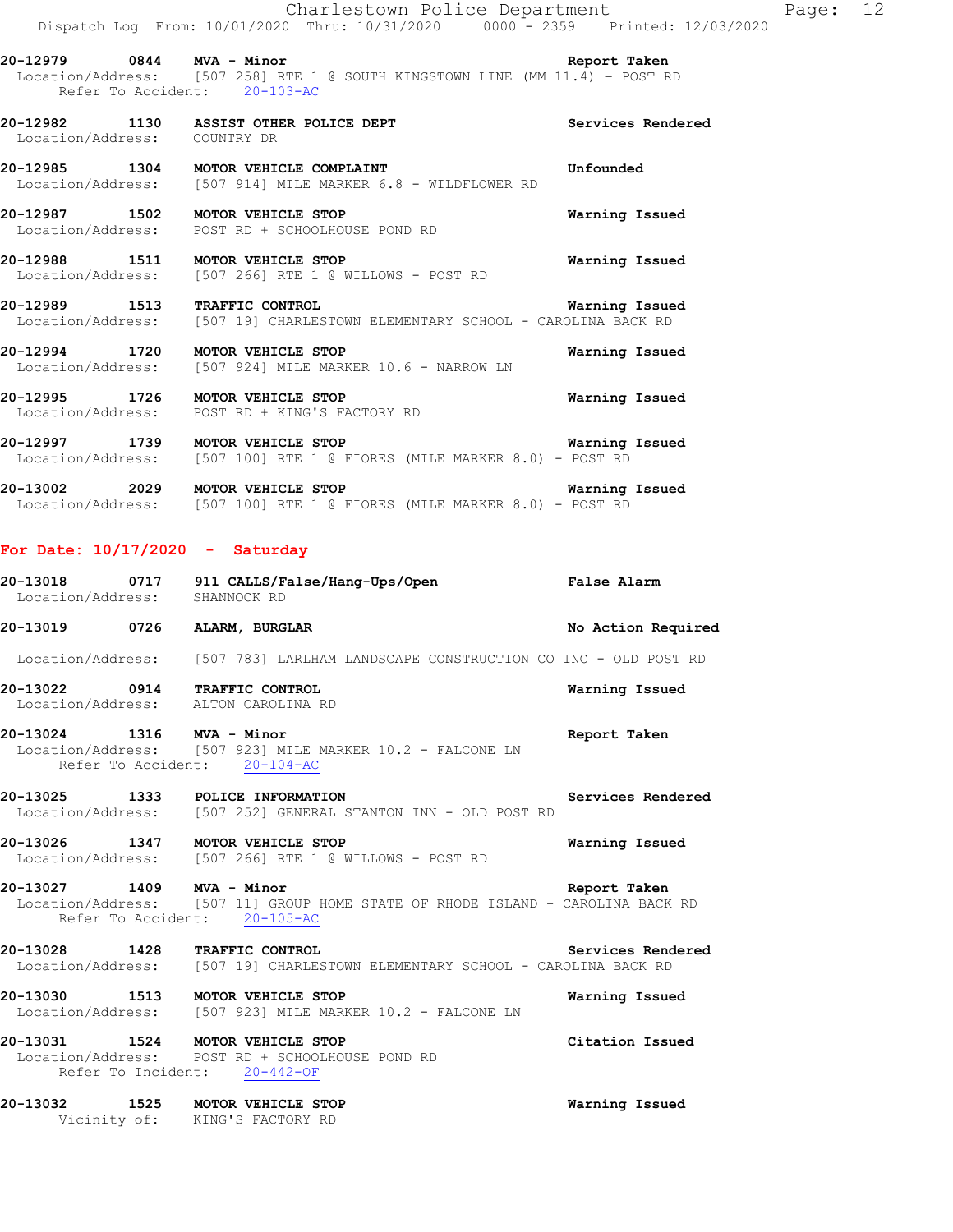|                                 | 20-13033 1551 MOTOR VEHICLE STOP                                                                                                   | No Action Required    |
|---------------------------------|------------------------------------------------------------------------------------------------------------------------------------|-----------------------|
|                                 | Vicinity of: EAST BEACH RD                                                                                                         |                       |
| Location/Address: BLACK POND RD | 20-13035 1607 EMBEZZELMENT/FRAUD/FORGERY Report Taken<br>Refer To Incident: 20-443-OF                                              |                       |
|                                 | 20-13036 1619 MOTOR VEHICLE STOP                                                                                                   | No Action Required    |
|                                 | Location/Address: [507 276] RTE 2 @ RICHMOND LINE - SOUTH COUNTY TRL                                                               |                       |
|                                 | 20-13037 1627 MOTOR VEHICLE STOP<br>Location/Address: POST RD + SCHOOLHOUSE POND RD                                                | Warning Issued        |
|                                 | 20-13038 1629 MOTOR VEHICLE STOP 120 120 Marning Issued<br>Location/Address: [507 276] RTE 2 @ RICHMOND LINE - SOUTH COUNTY TRL    |                       |
|                                 | 20-13039 1635 MOTOR VEHICLE STOP<br>Location/Address: [507 276] RTE 2 @ RICHMOND LINE - SOUTH COUNTY TRL                           | <b>Warning Issued</b> |
|                                 | 20-13040 1639 MOTOR VEHICLE STOP 120 120 Warning Issued<br>Location/Address: [507 276] RTE 2 @ RICHMOND LINE - SOUTH COUNTY TRL    |                       |
|                                 | 20-13041 1640 MOTOR VEHICLE STOP<br>Location/Address: [507 100] RTE 1 @ FIORES (MILE MARKER 8.0) - POST RD                         | Citation Issued       |
|                                 | Vicinity of: KING'S FACTORY RD                                                                                                     |                       |
|                                 | 20-13045 1802 ASSIST OTHER POLICE DEPT Citation Issued<br>Location/Address: [507 49] CHARLESTOWN TOWN BEACH - CHARLESTOWN BEACH RD |                       |
|                                 | 20-13046 1810 ANIMAL COMPLAINT Unfounded<br>Vicinity of: [507 279] RTE 2 @ CHARLESTOWN TOWN HALL - SOUTH COUNTY TRL                |                       |
|                                 | 20-13048 1927 MOTOR VEHICLE STOP<br>Location/Address: SHANNOCK RD + COLUMBIA HEIGHTS RD                                            | Warning Issued        |
|                                 | 20-13049 1935 OFFICER WANTED<br>Location/Address: [507 45] RIPPY'S LIQUOR MART - SOUTH COUNTY TRL                                  | Could Not Locate      |
|                                 | 20-13051 2043 MOTOR VEHICLE STOP                                                                                                   | No Action Required    |
|                                 | Location/Address: [507 269] RTE 1 @ DRIVING RANGE - POST RD                                                                        |                       |
|                                 | 20-13052 2109 SUSPICIOUS ACTIVITY/VEHICLE<br>Location/Address: RAM ISLAND RD                                                       | Unfounded             |
| 20-13053 2155 FIRE, BRUSH       | Vicinity of: WALL ST + SEA LEA AVE                                                                                                 | Unfounded             |
|                                 | 20-13055 2248 DISTURBANCE/Music/Noise<br>Location/Address: CLEARVIEW RD                                                            | Peace Restored        |
|                                 | 20-13056 2257 MOTOR VEHICLE COMPLAINT<br>Vicinity of: SUNSET DR<br>Refer To Accident: 20-106-AC                                    | Investigated          |

## **For Date: 10/18/2020 - Sunday**

| Warning Issued |                                  | MOTOR VEHICLE STOP                  | 0029             | 20-13059          |
|----------------|----------------------------------|-------------------------------------|------------------|-------------------|
|                | SOUTH COUNTY TRL + SAND PLAIN RD |                                     |                  | Location/Address: |
| Arrest(s) Made |                                  | DOMESTIC/Assault/Diso/Other         | 0051             | 20-13060          |
|                |                                  | Location/Address: PECKHAM HOLLOW RD |                  |                   |
|                |                                  | Refer To Accident: 20-107-AC        |                  |                   |
|                |                                  | $20 - 156 - AR$                     | Refer To Arrest: |                   |
|                |                                  |                                     |                  |                   |

**20-13061 0126 DISTURBANCE/Music/Noise Unfounded**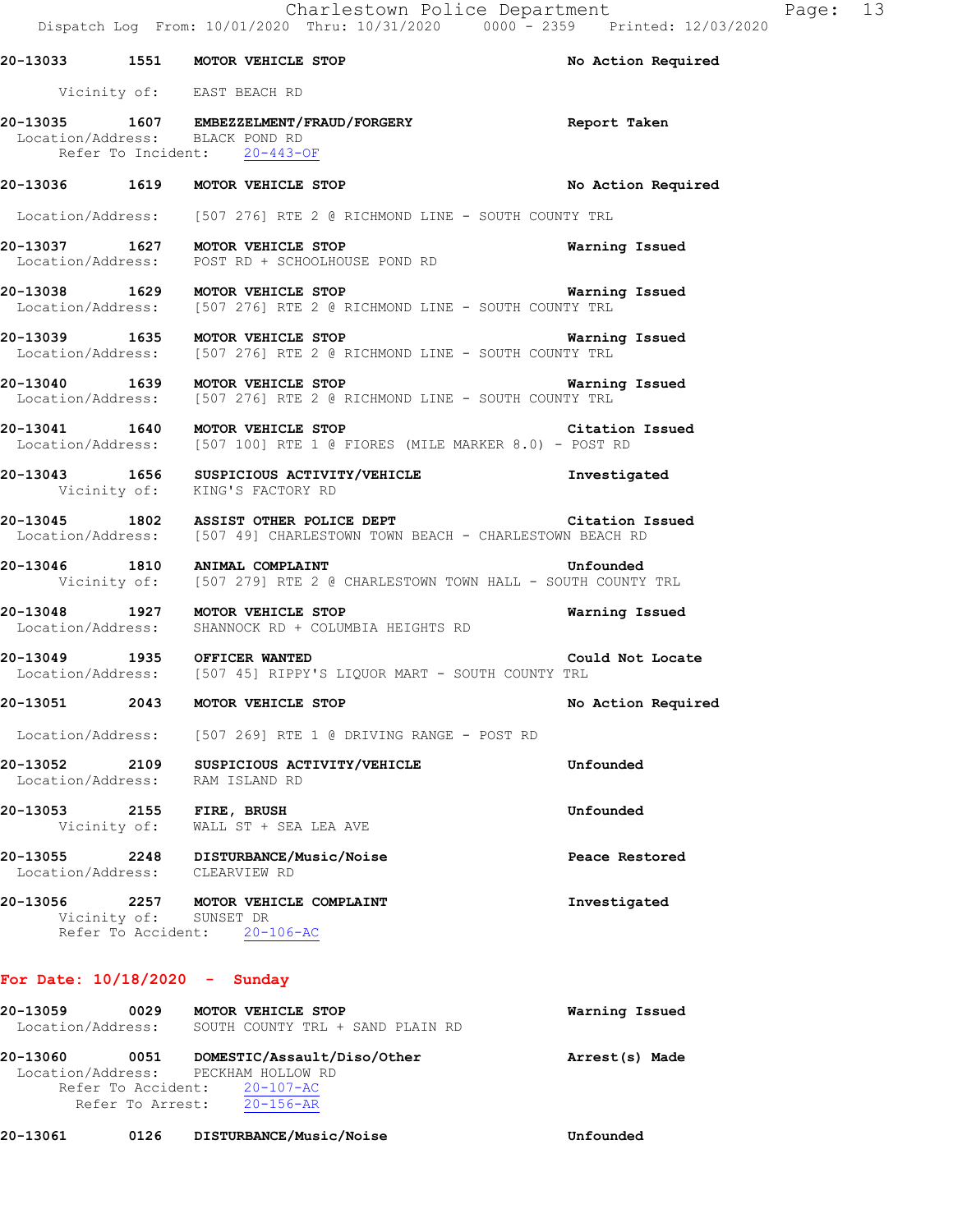**20-13062 0838 ANIMAL COMPLAINT Services Rendered**  Location/Address: SOUTH COUNTY TRL **20-13064 1235 LARCENY Report Taken**  Location/Address: TIMBER RIDGE RD Refer To Incident: 20-444-OF **20-13065 1324 FOUND/LOST PROPERTY Services Rendered**  Location/Address: [507 642] CHARLESTOWN POLICE DEPARTMENT - OLD POST RD **20-13067 1507 ALARM, BURGLAR False Alarm**  Location/Address: BLUEBERRY LN **20-13068 1535 LARCENY Report Taken**  Location/Address: [507 642] CHARLESTOWN POLICE DEPARTMENT - OLD POST RD Refer To Incident: 20-445-OF **20-13069 1543 MOTOR VEHICLE STOP No Action Required** 

Location/Address: ALTON CAROLINA RD + CAROLINA BACK RD

- **20-13075 1808 MOTOR VEHICLE STOP Citation Issued**  Location/Address: [507 381] CVS PHARMACY - OLD POST RD
- **20-13077 1844 ALARM, BURGLAR False Alarm False Alarm** Location/Address: [507 531] NARRAGANSETT INDIAN TRIBAL ADMN BUILDING SOU [507 531] NARRAGANSETT INDIAN TRIBAL ADMN BUILDING - SOUTH COUNTY TRL

**20-13078 1900 MOTOR VEHICLE STOP Warning Issued**  Location/Address: POST RD + COVE POINT EAST RD

**20-13079 1900 MOTOR VEHICLE COMPLAINT Unfounded**  Location/Address: ROSE CT + MURATORE LN

- **20-13081 2120 MOTOR VEHICLE STOP Citation Issued** Conduction/Address: [507 269] RTE 1 @ DRIVING RANGE POST RD Location/Address: [507 269] RTE 1 @ DRIVING RANGE - POST RD
- **20-13082 2200 MOTOR VEHICLE STOP Citation Issued**  Location/Address: [507 303] RTE 1 @ SOUTH SHORE MENTAL HEALTH (MM 9.0) - POST RD

## **For Date: 10/19/2020 - Monday**

| 20-13105          | 0417 |  | ALARM, BURGLAR |                                                   |  |  | <b>False Alarm</b> |
|-------------------|------|--|----------------|---------------------------------------------------|--|--|--------------------|
| Location/Address: |      |  |                | [507 372] SOUTH SHORE MENTAL HEALTH - OLD POST RD |  |  |                    |

**20-13107 0926 MOTOR VEHICLE STOP Warning Issued**  Vicinity of: [507 284] RICHMOND TOWN LINE - KING'S FACTORY RD

**20-13110 1019 MOTOR VEHICLE STOP Warning Issued**  Location/Address: POST RD + WILDFLOWER RD

**20-13111 1034 MOTOR VEHICLE STOP Citation Issued**  Location/Address: CROSS MILLS RD

**20-13115 1154 MOTOR VEHICLE STOP Warning Issued**  Location/Address: POST RD + GENERAL STANTON LN

**20-13116 1200 MOTOR VEHICLE COMPLAINT Investigated**  Location/Address: CHARLESTOWN BEACH RD

**20-13117 1240 ASSIST CITIZEN No Action Required** 

Location/Address: [507 719] NEW BISCUIT CITY RD

**20-13118 1251 FOLLOW-UP INVESTIGATION No Action Required**  Location/Address: KICKAPOO RUN

**20-13119 1411 ANIMAL COMPLAINT Unfounded**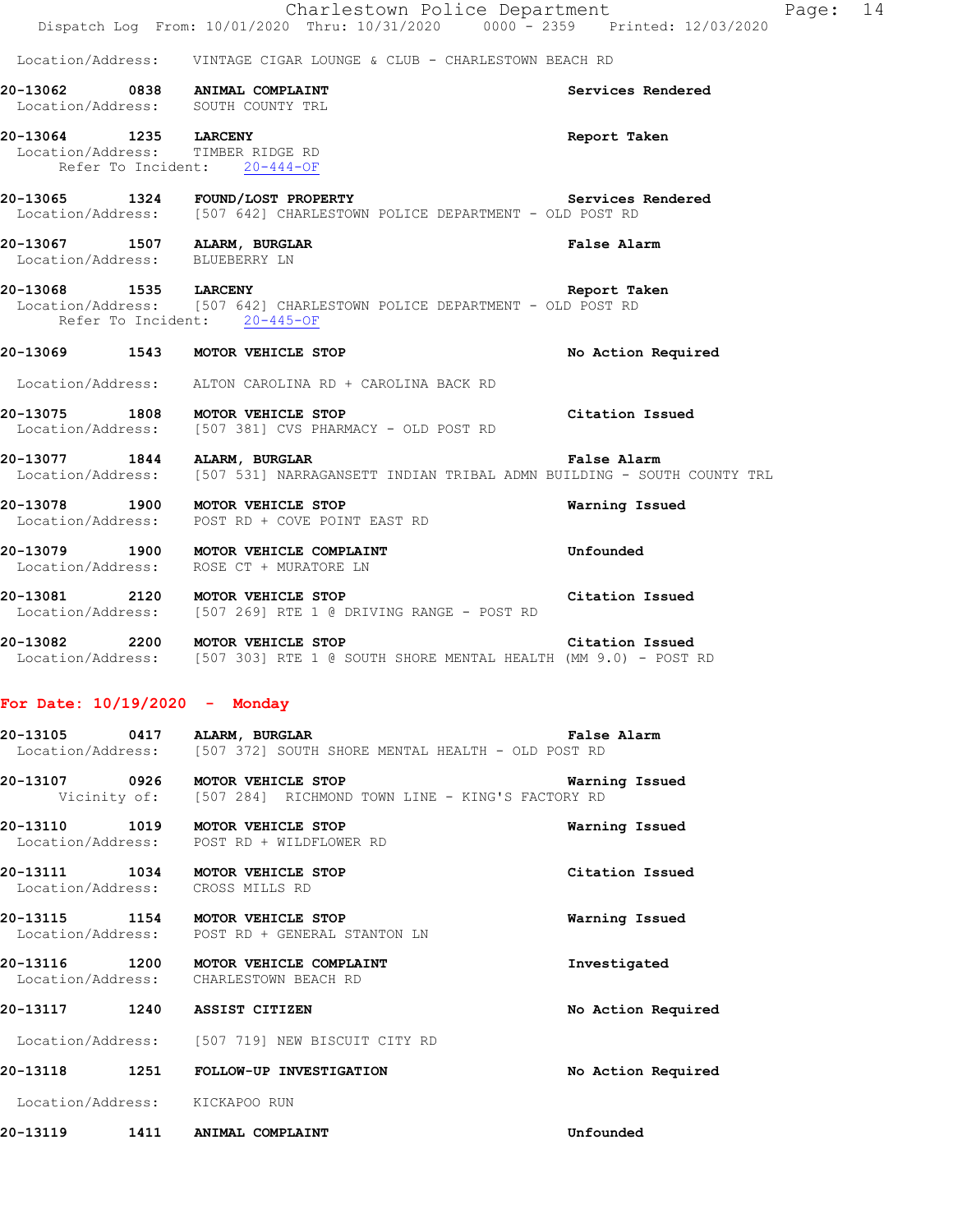|                                                       | Charlestown Police Department<br>Dispatch Log From: 10/01/2020 Thru: 10/31/2020 0000 - 2359 Printed: 12/03/2020      |                    | Page: 15 |  |
|-------------------------------------------------------|----------------------------------------------------------------------------------------------------------------------|--------------------|----------|--|
|                                                       | Vicinity of: [507 287] RTE 112 @ CHARLESTOWN ELEMENTARY SCHOOL - CAROLINA BACK RD                                    |                    |          |  |
|                                                       | 20-13123 2112 MOTOR VEHICLE STOP<br>Location/Address: POST RD + SCHOOLHOUSE POND RD                                  | Warning Issued     |          |  |
|                                                       | 20-13124 2303 OFFICER WANTED<br>Vicinity of: SANCTUARY RD                                                            | Services Rendered  |          |  |
|                                                       | For Date: $10/20/2020 - Tuesday$                                                                                     |                    |          |  |
|                                                       | 20-13136 0200 MOTOR VEHICLE STOP<br>Vicinity of: POST RD + MEADOW LN                                                 | Warning Issued     |          |  |
|                                                       | 20-13139 0535 MOTOR VEHICLE STOP<br>Location/Address: [507 276] RTE 2 @ RICHMOND LINE - SOUTH COUNTY TRL             | Warning Issued     |          |  |
|                                                       | 20-13140 0618 MOTOR VEHICLE STOP<br>Location/Address: [507 266] RTE 1 @ WILLOWS - POST RD                            | Warning Issued     |          |  |
| 20-13142 0808 HOUSE CHECK                             | Location/Address: OLD SHANNOCK RD                                                                                    | Investigated       |          |  |
|                                                       | 20-13143 1120 DISABLED MV Servic<br>Location/Address: [507 240] LAVINS LANDING MARINA INC - SPORTSMAN RD             | Services Rendered  |          |  |
| 20-13144 1254 COMPLAINT<br>Location/Address: LAURI DR |                                                                                                                      | Services Rendered  |          |  |
| Location/Address: OLD POST RD                         | 20-13145 1301 WARRANT ARREST<br>Refer To Arrest: 20-157-AR                                                           | Arrest(s) Made     |          |  |
| 20-13147 1453 MVA - Minor                             | Location/Address: POST RD + CASTLE ROCK DR<br>Refer To Accident: 20-108-AC                                           | Report Taken       |          |  |
|                                                       | 20-13148 1646 MOTOR VEHICLE STOP<br>Location/Address: SOUTH COUNTY TRL + SHANNOCK RD                                 | Warning Issued     |          |  |
|                                                       | 20-13149   1915   DOMESTIC/Assault/Diso/Other<br>Location/Address:   NEW BISCUIT CITY RD + SOUTH COUNTY TRL          | Could Not Locate   |          |  |
|                                                       | 20-13151 2123 ALARM, BURGLAR<br>Location/Address: [507 814] SHUMANKANUC HILL RD                                      | False Alarm        |          |  |
| 20-13152 2129<br>Location/Address: ENNIS LN           | SUSPICIOUS ACTIVITY/VEHICLE                                                                                          | Investigated       |          |  |
|                                                       | 20-13154 2358 MOTOR VEHICLE STOP<br>Location/Address: POST RD + KING'S FACTORY RD                                    | Warning Issued     |          |  |
|                                                       | For Date: $10/21/2020 -$ Wednesday                                                                                   |                    |          |  |
| 20-13170 0647 FIRE, OTHER                             | Location/Address: [507 435] SOUTH SHORE MENTAL HEALTH CHARLESTOWN HOUS - OLD POST RD                                 | Services Rendered  |          |  |
|                                                       | 20-13172 1026 ASSIST OTHER POLICE DEPT<br>Location/Address: DRIFTWOOD DR                                             | Services Rendered  |          |  |
| 20-13173 1221 COMPLAINT                               |                                                                                                                      | No Action Required |          |  |
|                                                       | Location/Address: LADY SLIPPER DR                                                                                    |                    |          |  |
|                                                       | 20-13174 1501 OFFICER WANTED<br>Location/Address: [507 435] SOUTH SHORE MENTAL HEALTH CHARLESTOWN HOUS - OLD POST RD | Investigated       |          |  |
|                                                       | 20-13176 1636 MOTOR VEHICLE STOP<br>Location/Address: POST RD + SCHOOLHOUSE POND RD                                  | Warning Issued     |          |  |
|                                                       |                                                                                                                      |                    |          |  |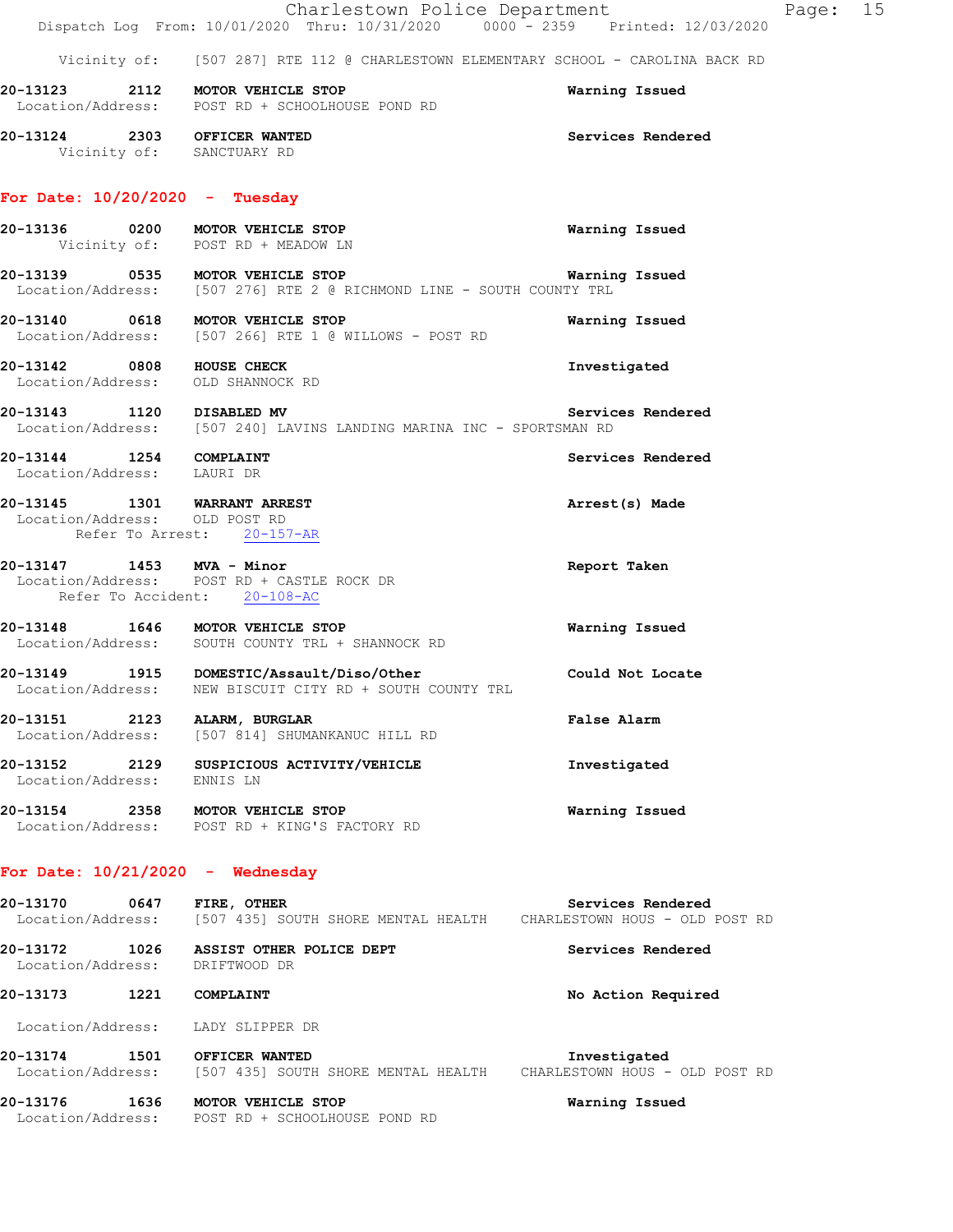| 20-13178                   | 1649 SEX OFFENSES<br>Location/Address: LADY SLIPPER DR<br>Refer To Incident: 20-446-OF                                                    | Report Taken |
|----------------------------|-------------------------------------------------------------------------------------------------------------------------------------------|--------------|
| 20-13179                   | 1926 SUSPICIOUS ACTIVITY/VEHICLE                                                                                                          | Investigated |
|                            | Location/Address: [507 23] U.S. FISH & WILDLIFE HEADOUARTERS - BEND RD                                                                    |              |
|                            | 20-13180 1942 ANIMAL COMPLAINT<br>Location/Address: [507 642] CHARLESTOWN POLICE DEPARTMENT - OLD POST RD<br>Refer To Incident: 20-447-OF | Report Taken |
| Location/Address: LAURI DR | 20-13182  2128  DOMESTIC/Assault/Diso/Other<br>Refer To Incident: 20-448-OF                                                               | Investigated |
|                            | For Date: $10/22/2020 -$ Thursday                                                                                                         |              |

**20-13201 0701 MVA - Minor Report Taken**  Vicinity of: KING'S FACTORY RD Refer To Accident: 20-109-AC **20-13203 0753 MOTOR VEHICLE STOP Warning Issued**  Vicinity of: ALTON CAROLINA RD **20-13204 0759 MOTOR VEHICLE STOP Warning Issued**  Vicinity of: ALTON CAROLINA RD **20-13205 0818 MOTOR VEHICLE STOP Warning Issued**  Location/Address: **20-13206 0819 TRAFFIC CONTROL Services Rendered**  Location/Address: KING'S FACTORY RD + NARRAGANSETT TRL **20-13207 0824 TRAFFIC CONTROL Services Rendered**  Location/Address: [507 19] CHARLESTOWN ELEMENTARY SCHOOL - CAROLINA BACK RD **20-13208 0843 OFFICER WANTED Report Taken**  Location/Address: OLD RD Refer To Incident: 20-449-OF **20-13209 0856 PSYCHOLOGICAL EMERGENCY Transported to Hospital**  Location/Address: OLD RD **20-13210 1001 ALARM, BURGLAR False Alarm**  Location/Address: [507 254] GALAPAGOS COLLECTION - OLD POST RD **20-13213 1219 PARKING VIOLATIONS Warning Issued**  Location/Address: [507 321] CHARLESTOWN BEACH - CHARLESTOWN BEACH RD **20-13216 1412 FIRE, OTHER Services Rendered**  Location/Address: LAND HARBOR DR **20-13217 1537 OFFICER WANTED Report Taken**  Location/Address: [507 63] CHARLESTOWN PLUMBING & HEATING - OLD POST RD Refer To Incident: 20-450-OF **20-13218 1554 OFFICER WANTED Unfounded**  Location/Address: PLAYGROUND - COLUMBIA HEIGHTS RD **20-13219 1559 MOTOR VEHICLE STOP WARKER 6.8 - WILDFLOWER RD Warning Issued** Location/Address: [507 914] MILE MARKER 6.8 - WILDFLOWER RD [507 914] MILE MARKER 6.8 - WILDFLOWER RD **20-13223 1636 POLICE INFORMATION Services Rendered**  Location/Address: CHARLESTOWN BEACH RD **20-13224 1722 ROAD HAZARD/OBSTRUCTION Services Rendered**  Location/Address: [507 260] RTE 1 @ GENERAL STANTON - POST RD **20-13225 1733 MOTOR VEHICLE STOP Warning Issued**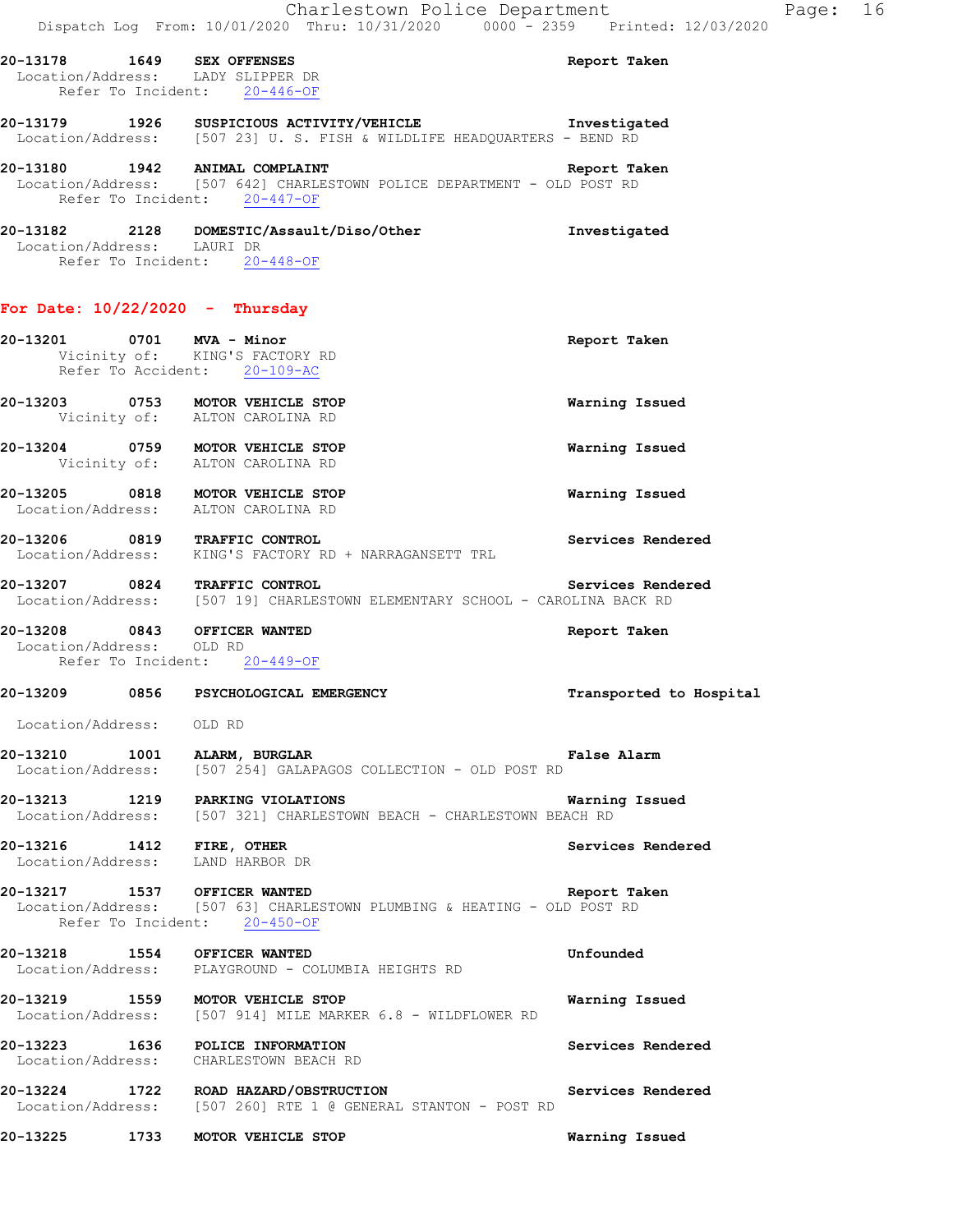Charlestown Police Department Page: 17 Dispatch Log From: 10/01/2020 Thru: 10/31/2020 0000<sup>-</sup> 2359 Printed: 12/03/2020

Location/Address: [507 923] MILE MARKER 10.2 - FALCONE LN

**20-13227 1908 DISABLED MV Services Rendered**  Location/Address: [507 271] RTE 1 @ MICHAEL'S - POST RD **20-13228 1929 MOTOR VEHICLE STOP Warning Issued**  Location/Address: [507 264] RTE 1 @ WINDSWEPT INN - POST RD **20-13229 2040 WELL BEING CHECK Services Rendered**  Location/Address: BLUEBERRY LN

**20-13231 2349 MOTOR VEHICLE STOP Warning Issued**  Vicinity of: POST RD

#### **For Date: 10/23/2020 - Friday**

| 20-13233                      | 0029         | MOTOR VEHICLE STOP                                            | Warning Issued |
|-------------------------------|--------------|---------------------------------------------------------------|----------------|
|                               | Vicinity of: | SOUTH COUNTY TRL + SHANNOCK RD                                |                |
| 20-13234<br>Location/Address: | 0110         | SUSPICIOUS ACTIVITY/VEHICLE<br>SOUTH COUNTY TRL + SHANNOCK RD | Warning Issued |
| 20-13245                      | 0820         | MOTOR VEHICLE STOP                                            | Warning Issued |

 Location/Address: POST RD + SCHOOLHOUSE POND RD **20-13251 1346 MOTOR VEHICLE STOP Citation Issued** 

Location/Address: POST RD + SCHOOLHOUSE POND RD

**20-13253 1516 TRAFFIC CONTROL Warning Issued**  Location/Address: [507 19] CHARLESTOWN ELEMENTARY SCHOOL - CAROLINA BACK RD

- **20-13254 1616 MVA W/Injury/Fluid/Hazard Transported to Hospital**
- Location/Address: [507 923] MILE MARKER 10.2 FALCONE LN Refer To Accident: 20-110-AC
- **20-13255 1749 ALARM, FIRE False Alarm**  Location/Address: OCEAN VIEW AVE **20-13256 1843 MOTOR VEHICLE COMPLAINT Investigated**  Location/Address: INDIAN TRL
- **20-13257 1910 MOTOR VEHICLE STOP Warning Issued**  Location/Address: [507 607] RTE 1 @ BESTWAY - POST RD

#### **For Date: 10/24/2020 - Saturday**

|                                                           | 20-13272 0336 DISTURBANCE/Music/Noise<br>Vicinity of: [507 7] BREACHWAY BAIT AND TACKLE - CHARLESTOWN BEACH RD | Warning Issued                |
|-----------------------------------------------------------|----------------------------------------------------------------------------------------------------------------|-------------------------------|
| 20-13273 0918                                             | COMPLAINT<br>Location/Address: CAROLINA BACK RD                                                                | Services Rendered             |
|                                                           | 20-13274 0925 ASSIST OTHER POLICE DEPT<br>Location/Address: [507 644] BJ'S BED AND BREAKFAST - LIISA DR        | Services Rendered             |
| Location/Address: MEADOW LN                               | 20-13276 1032 ASSIST OTHER AGENCY<br>Refer To Incident: 20-453-OF                                              | Report Taken                  |
| 20-13277 1054 VANDALISM<br>Location/Address: JOSEPHINE DR | Refer To Incident: 20-459-OF                                                                                   | Services Rendered             |
|                                                           | 20-13278 1119 MOTOR VEHICLE STOP<br>Location/Address: POST RD + MEADOW LN                                      | Warning Issued                |
|                                                           | 20-13280 1221 ASSIST OTHER AGENCY                                                                              | Taken/Refered to Other Agency |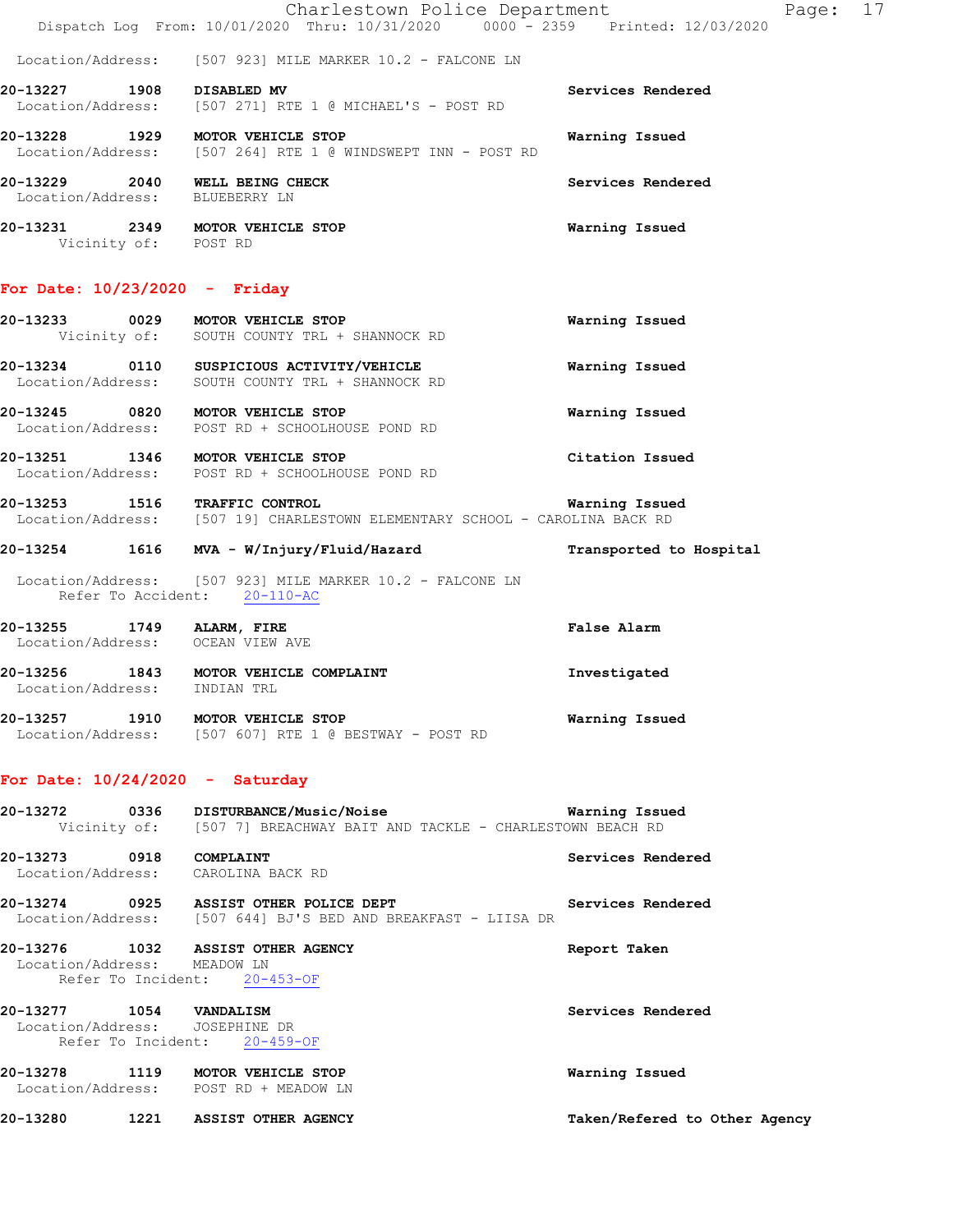Charlestown Police Department The Page: 18 Dispatch Log From: 10/01/2020 Thru: 10/31/2020 0000 - 2359 Printed: 12/03/2020

 Location/Address: [507 642] CHARLESTOWN POLICE DEPARTMENT - OLD POST RD Refer To Incident: 20-451-OF

**20-13294 1903 MOTOR VEHICLE COMPLAINT Taken/Refered to Other Agency**

Location/Address: [507 275] RTE 1 @ WESTERLY LINE - POST RD

**20-13296 1947 MOTOR VEHICLE STOP Citation Issued**  Location/Address: SOUTH COUNTY TRL + BOTKA DR

**20-13298 1957 DISTURBANCE/Music/Noise Unfounded**  Location/Address: [507 29] ARROWHEAD DENTAL - SOUTH COUNTY TRL

**20-13299 2042 PARKING VIOLATIONS Citation Issued**  Location/Address: [507 321] CHARLESTOWN BEACH - CHARLESTOWN BEACH RD

### **For Date: 10/25/2020 - Sunday**

**20-13310 0225 MOTOR VEHICLE STOP Warning Issued**  Vicinity of: [507 258] RTE 1 @ SOUTH KINGSTOWN LINE (MM 11.4) - POST RD

**20-13313 0817 MOTOR VEHICLE STOP Warning Issued**  Location/Address: POST RD + SCHOOLHOUSE POND RD

**20-13314 0828 SUSPICIOUS ACTIVITY/VEHICLE Services Rendered** <br>
Location/Address: CEDAR KNOLL DR Location/Address:

**20-13315 0834 MOTOR VEHICLE STOP Citation Issued**  Location/Address: POST RD + SCHOOLHOUSE POND RD

**20-13316 0943 MOTOR VEHICLE STOP Warning Issued**  Location/Address: POST RD + SCHOOLHOUSE POND RD

**20-13317 0952 MOTOR VEHICLE STOP Warning Issued**  Location/Address: [507 607] POST RD + EAST BEACH RD

**20-13318 0958 MOTOR VEHICLE STOP Warning Issued**  Location/Address: [507 914] MILE MARKER 6.8 - WILDFLOWER RD

**20-13319 1010 Boating - Assistance Could Not Locate**  Location/Address: [507 320] QUONOCHONTAUG BREACHWAY - WEST BEACH RD

**20-13321 1054 MOTOR VEHICLE STOP Warning Issued**  Location/Address: POST RD + CROSS MILLS RD

**20-13324 1108 MOTOR VEHICLE STOP Warning Issued**  Location/Address: POST RD + SCHOOLHOUSE POND RD

**20-13327 1154 FOUND/LOST PROPERTY Investigated**  Location/Address: [507 320] QUONOCHONTAUG BREACHWAY - WEST BEACH RD

**20-13329 1306 COMPLAINT Report Taken**  Location/Address: OLD RD Refer To Incident: 20-454-OF

**20-13331 1331 OFFICER WANTED Services Rendered**  Location/Address: RICHARDS TRAIL - SOUTH COUNTY TRL + LEWIS TRL

**20-13336 1653 MOTOR VEHICLE COMPLAINT Investigated**  Location/Address: SHANNOCK RD

**20-13337 1657 ANIMAL COMPLAINT Investigated**  Location/Address: SCHOOLHOUSE POND RD

**20-13340 2133 MOTOR VEHICLE STOP Citation Issued**  Vicinity of: [507 269] RTE 1 @ DRIVING RANGE - POST RD

**For Date: 10/26/2020 - Monday**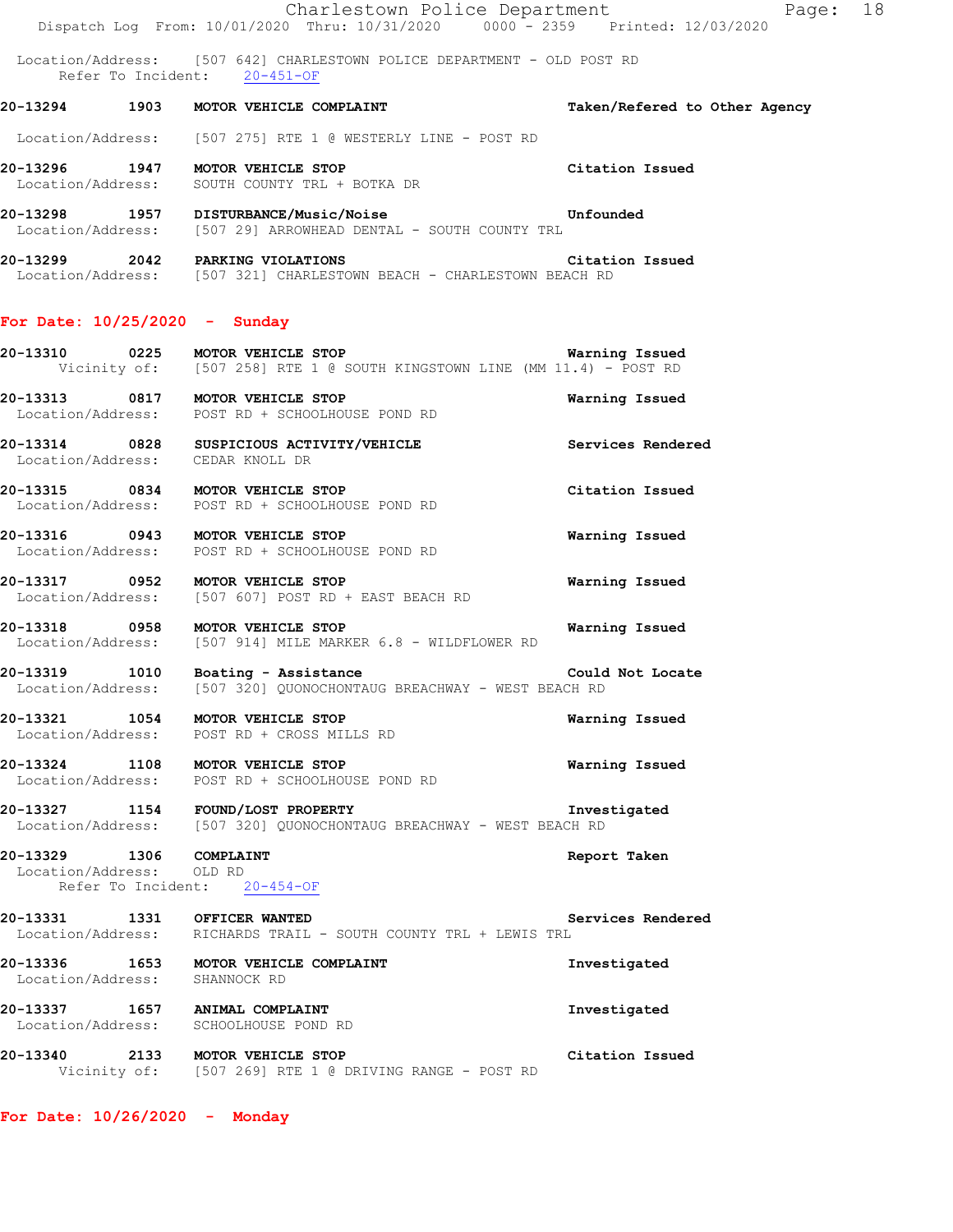|                          | Dispatch Log From: 10/01/2020 Thru: 10/31/2020 0000 <sup>-</sup> 2359 Printed: 12/03/2020                         |                    |
|--------------------------|-------------------------------------------------------------------------------------------------------------------|--------------------|
|                          | 20-13370 0629 MOTOR VEHICLE STOP<br>Vicinity of: [507 36] CHARLESTOWN MINI-SUPER - OLD POST RD                    | Warning Issued     |
|                          | 20-13371 0647 ALARM, FIRE<br>Location/Address: SANCTUARY RD                                                       | Services Rendered  |
|                          | 20-13378 1041 ANIMAL COMPLAINT                                                                                    | No Action Required |
|                          | Location/Address: SCHOOLHOUSE POND RD                                                                             |                    |
|                          | 20-13379 1132 WELL BEING CHECK<br>Location/Address: [507 894] EAST CHARLES ST                                     | Investigated       |
|                          | 20-13381 1527 SUSPICIOUS ACTIVITY/VEHICLE<br>Location/Address: WEST BEACH RD                                      | Investigated       |
|                          | 20-13382 1614 MOTOR VEHICLE STOP<br>Location/Address: ALTON CAROLINA RD + CAROLINA BACK RD                        | Warning Issued     |
|                          | 20-13385 1655 MOTOR VEHICLE STOP<br>Vicinity of: [507 260] RTE 1 @ GENERAL STANTON - POST RD                      | Warning Issued     |
|                          | 20-13386 1753 SUSPICIOUS ACTIVITY/VEHICLE<br>Location/Address: [507 88] EAST WEST MARKET - POST RD                | Investigated       |
|                          | 20-13387 1801 POLICE INFORMATION<br>Location/Address: [507 45] RIPPY'S LIQUOR MART - SOUTH COUNTY TRL             | Investigated       |
|                          | 20-13388 1843 OFFICER WANTED<br>Location/Address: [507 88] EAST WEST MARKET - POST RD                             | Services Rendered  |
| Location/Address: ELM RD | 20-13391 2124 SUSPICIOUS ACTIVITY/VEHICLE                                                                         | Investigated       |
|                          | 20-13392 2203 SUSPICIOUS ACTIVITY/VEHICLE<br>Location/Address: 74 MATTHIUS LANE - MATTHIUS LN                     | Investigated       |
|                          | 20-13394 2333 DISABLED MV<br>Location/Address: POST RD + KING'S FACTORY RD                                        | Services Rendered  |
|                          | 20-13395 2339 MOTOR VEHICLE STOP<br>Location/Address: [507 864] STATE OF RHODE ISLAND DOT GARAGE - CROSS MILLS RD | Warning Issued     |
|                          | For Date: $10/27/2020$ - Tuesday                                                                                  |                    |
| 20-13411                 | 1056 ASSIST CITIZEN                                                                                               | No Action Required |
|                          | Location/Address: BISCUIT CITY RD                                                                                 |                    |

**20-13412 1148 SUSPICIOUS ACTIVITY/VEHICLE Investigated**  Location/Address: BOULDER AVE

**20-13413 1501 LOST/STOLEN LICENSE PLATES Report Taken**  Location/Address: [507 462] ROCKY'S TREE SERVICE - KLONDIKE RD Refer To Incident: 20-457-OF

**20-13414 1505 FOLLOW-UP INVESTIGATION Investigated**  Vicinity of: [507 45] RIPPY'S LIQUOR MART - SOUTH COUNTY TRL

**20-13415 1506 SUSPICIOUS ACTIVITY/VEHICLE Unfounded**  Vicinity of: BOTKA DR

**20-13416 1557 EMBEZZELMENT/FRAUD/FORGERY Report Taken**  Location/Address: OLD MILL RD Refer To Incident: 20-458-OF

**20-13417 1643 MOTOR VEHICLE STOP Warning Issued**  Location/Address: SOUTH COUNTY TRL + BOTKA DR

**20-13418 1738 ALARM, BURGLAR Building Checked/Secured**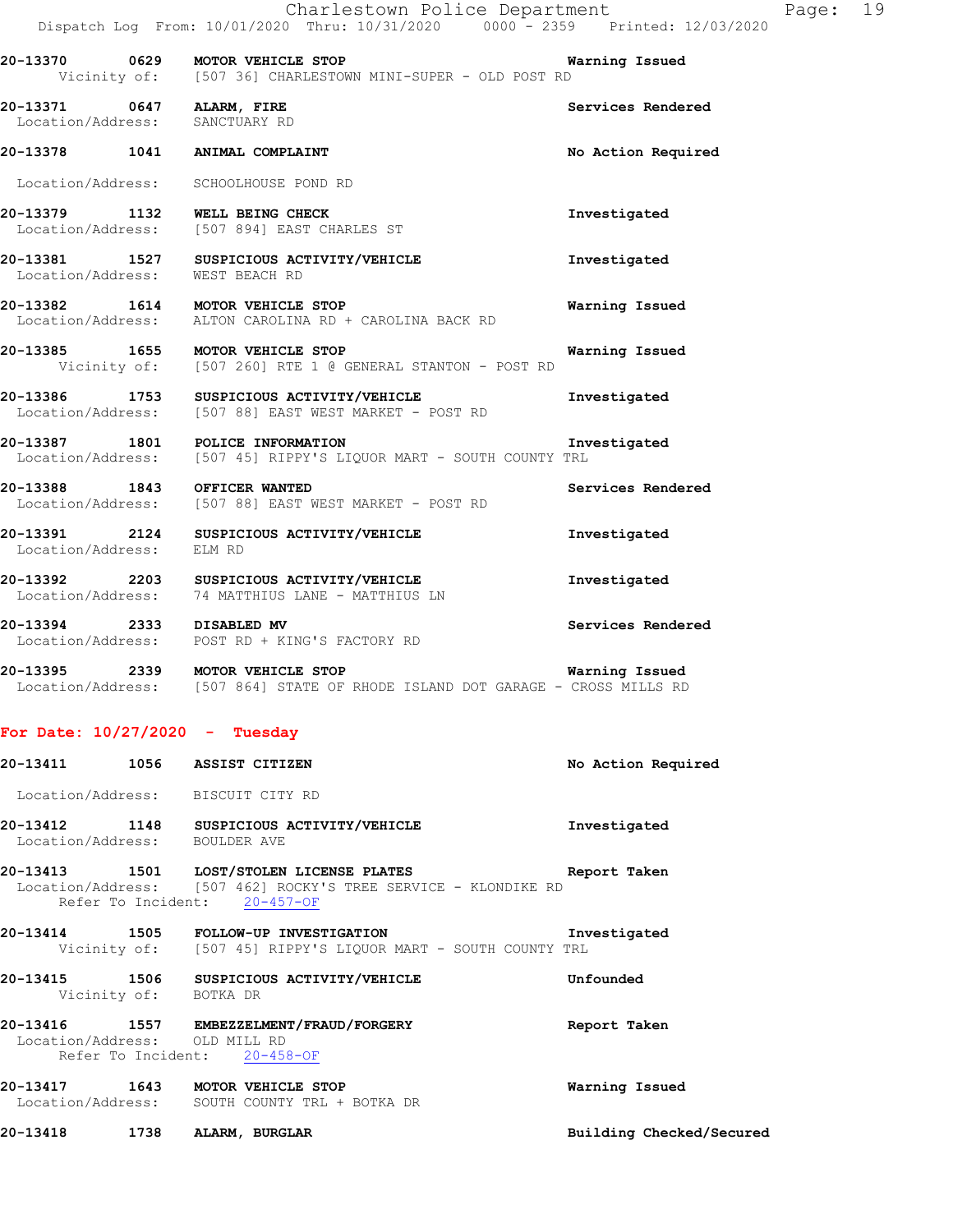Location/Address: [507 29] ARROWHEAD DENTAL - SOUTH COUNTY TRL

### **For Date: 10/28/2020 - Wednesday**

**20-13423 0024 MOTOR VEHICLE STOP Warning Issued**  Location/Address: [507 275] RTE 1 @ WESTERLY LINE - POST RD **20-13433 0305 POLICE INFORMATION Services Rendered**  Location/Address: [507 642] CHARLESTOWN POLICE DEPARTMENT - OLD POST RD **20-13436 0620 MOTOR VEHICLE STOP Warning Issued**  Location/Address: [507 276] RTE 2 @ RICHMOND LINE - SOUTH COUNTY TRL **20-13437 0831 TRAFFIC CONTROL Warning Issued**  Location/Address: [507 19] CHARLESTOWN ELEMENTARY SCHOOL - CAROLINA BACK RD **20-13438 0856 MOTOR VEHICLE STOP Warning Issued**  Location/Address: [507 284] RTE 91 @ RICHMOND LINE - ALTON CAROLINA RD **20-13439 0906 MOTOR VEHICLE STOP Warning Issued**  Vicinity of: ALTON CAROLINA RD **20-13440 0918 MOTOR VEHICLE STOP Warning Issued**  Location/Address: ALTON CAROLINA RD **20-13441 0935 MOTOR VEHICLE STOP Warning Issued**  Location/Address: ALTON CAROLINA RD **20-13443 1017 FOUND/LOST PROPERTY No Action Required**  Location/Address: [507 215] SAINT ANDREW LUTHERAN CHURCH - EAST BEACH RD **20-13445 1030 MOTOR VEHICLE STOP Warning Issued**  Location/Address: SOUTH COUNTY TRL + BOTKA DR **20-13447 1056 ALARM, FIRE False Alarm**  Location/Address: HUNTER'S HARBOR RD **20-13448 1100 MOTOR VEHICLE STOP Warning Issued**  Location/Address: [507 368] CHARLESTOWN RICHMOND FIRE DEPARTMENT - SOUTH COUNTY TRL **20-13449 1115 MOTOR VEHICLE STOP Warning Issued**  Location/Address: [507 276] RTE 2 @ RICHMOND LINE - SOUTH COUNTY TRL **20-13450 1306 OFFICER WANTED Investigated**  Vicinity of: CHARLESTOWN BEACH RD **20-13472 1457 MOTOR VEHICLE COMPLAINT Could Not Locate**  Location/Address: SCAPA FLOW RD **20-13474 1515 TRAFFIC CONTROL** Services Rendered Location/Address: [507 19] CHARLESTOWN ELEMENTARY SCHOOL - CAROLINA BACK RD [507 19] CHARLESTOWN ELEMENTARY SCHOOL - CAROLINA BACK RD **20-13476 1602 SUSPICIOUS ACTIVITY/VEHICLE Building Checked/Secured**  Location/Address: COBLEIGH ST **20-13480 2011 MOTOR VEHICLE STOP Warning Issued**  Location/Address: [507 269] RTE 1 @ DRIVING RANGE - POST RD **20-13482 2033 ALARM, FIRE False Alarm**  Location/Address: SOUTH ARNOLDA RD **20-13483 2051 MOTOR VEHICLE STOP Citation Issued**  Location/Address: [507 259] RTE 1 @ CASTLEROCK - POST RD Refer To Incident: 20-460-OF

**For Date: 10/29/2020 - Thursday**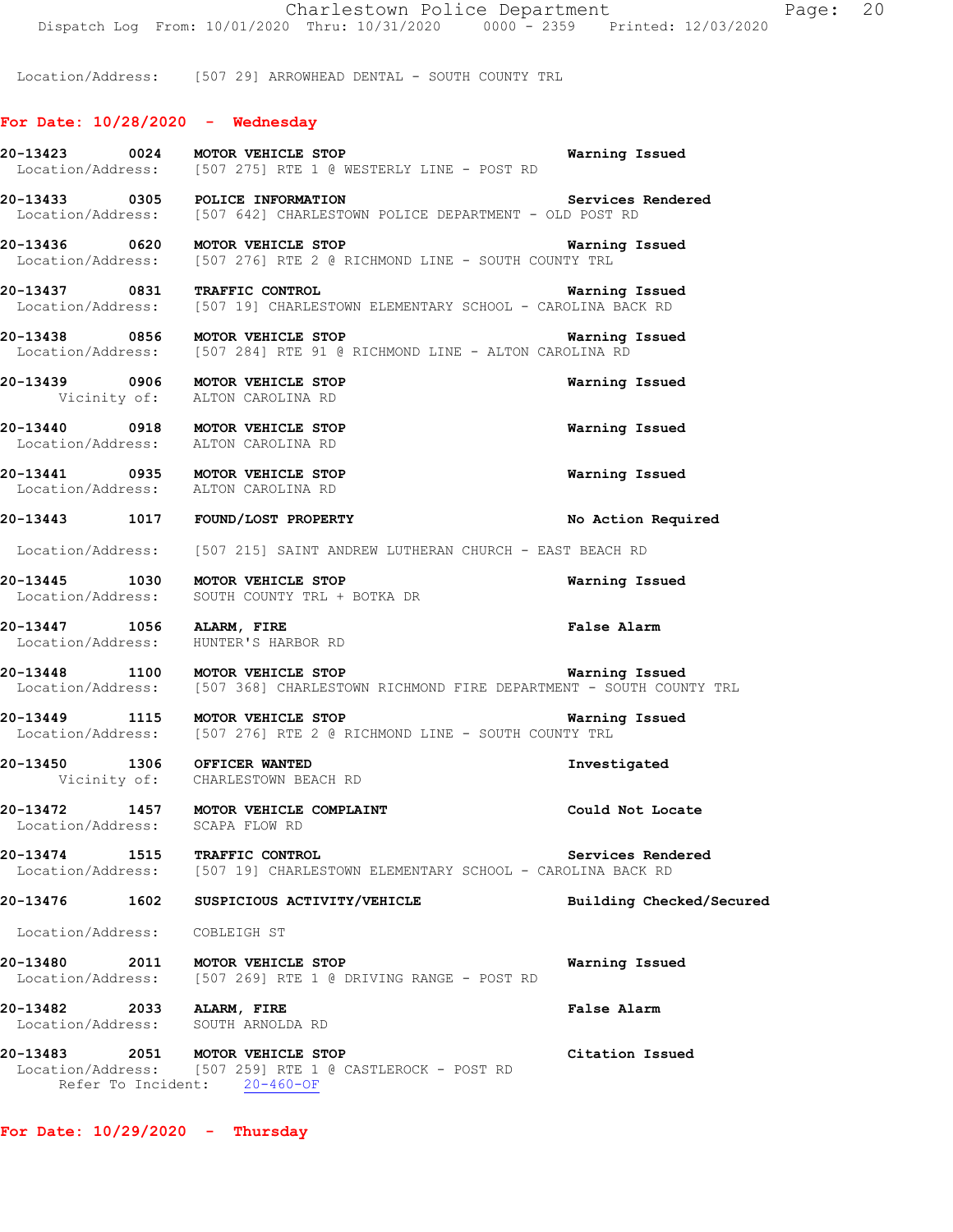**20-13484 0040 MOTOR VEHICLE STOP Warning Issued**  Location/Address: [507 275] RTE 1 @ WESTERLY LINE - POST RD **20-13487 0107 MOTOR VEHICLE STOP Warning Issued**  Location/Address: POST RD + WILDFLOWER RD **20-13499 0750 POLICE INFORMATION Services Rendered**  Location/Address: [507 642] CHARLESTOWN POLICE DEPARTMENT - OLD POST RD **20-13503 0943 MOTOR VEHICLE STOP Warning Issued**  Location/Address: POST RD + EAST BEACH RD **20-13504 0953 MOTOR VEHICLE STOP Warning Issued**  Location/Address: POST RD + WILDFLOWER RD **20-13508 1055 ASSIST OTHER AGENCY Investigated**  Location/Address: SURFSIDE AVE **20-13511 1409 WELL BEING CHECK Investigated**  Location/Address: LAND HARBOR DR **20-13512 1503 FOLLOW-UP INVESTIGATION Services Rendered**  Location/Address: LAND HARBOR DR **20-13513 1510 TRAFFIC CONTROL** Services Rendered Location/Address: [507 19] CHARLESTOWN ELEMENTARY SCHOOL - CAROLINA BACK RD [507 19] CHARLESTOWN ELEMENTARY SCHOOL - CAROLINA BACK RD **20-13515 1535 MOTOR VEHICLE STOP Warning Issued**  Location/Address: NARRAGANSETT TRL + KING'S FACTORY RD **20-13517 1610 ASSIST OTHER AGENCY Services Rendered**  Location/Address: COUNTRY DR + BISCUIT CITY RD **For Date: 10/30/2020 - Friday 20-13524 0124 ALARM, BURGLAR Building Checked/Secured**  Location/Address: SHORE DR **20-13529 0146 ALARM, BURGLAR Building Checked/Secured**  Location/Address: [507 44] KINGSTON PIZZA - OLD POST RD **20-13540 0817 TRAFFIC CONTROL Services Rendered**  Location/Address: [507 19] CHARLESTOWN ELEMENTARY SCHOOL - CAROLINA BACK RD **20-13541 0903 MOTOR VEHICLE STOP Warning Issued**  Location/Address: ALTON CAROLINA RD **20-13542 0916 MOTOR VEHICLE STOP Warning Issued**  Location/Address: [507 284] RTE 91 @ RICHMOND LINE - ALTON CAROLINA RD **20-13545 1006 ALARM, BURGLAR Building Checked/Secured**  Location/Address: [507 678] SANDPIPER LN **20-13550 1406 POLICE INFORMATION Services Rendered**  Location/Address: [507 76] DOWNEY WEAVER POST - WHIPPLE DR

**20-13557 1518 SEX OFFENSES Report Taken**  Location/Address: [507 642] CHARLESTOWN POLICE DEPARTMENT - OLD POST RD Refer To Incident: 20-461-OF

**20-13558 1653 ANIMAL COMPLAINT Services Rendered**  Location/Address: [507 647] ACHINBACK FARM - ROSS HILL RD **20-13559 1704 MOTOR VEHICLE STOP Warning Issued** 

Location/Address: POST RD + SCHOOLHOUSE POND RD